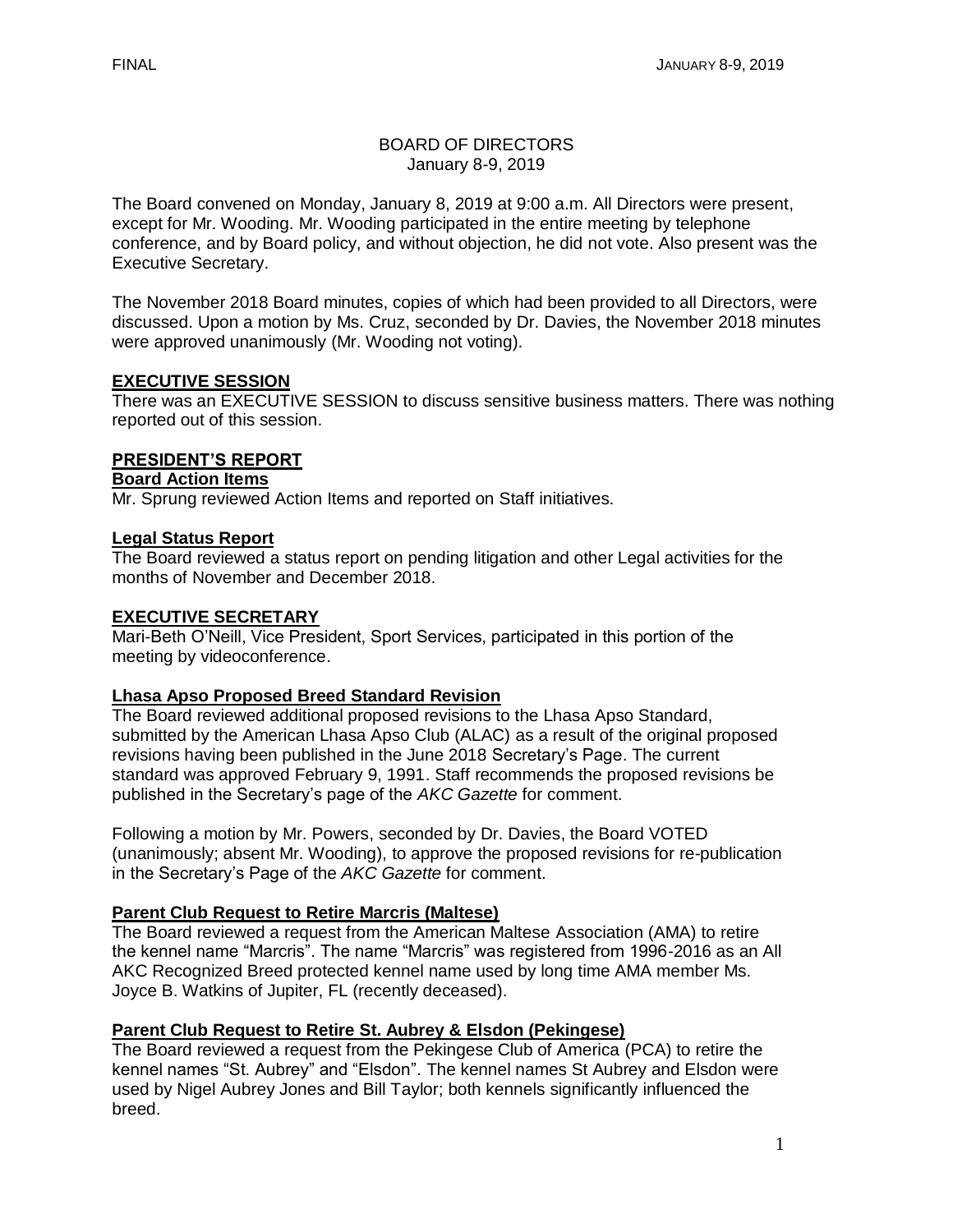# **Parent Club Request to Retire Red Star (Black Russian Terriers)**

The Board reviewed a request from the Black Russian Terrier Club of America to retire the name "Red Star" in the naming of Black Russian Terriers to preserve the integrity and historical significance of the famous kennel responsible for the development of the Black Russian Terrier.

"Red Star" has not been used in naming Black Russian Terriers. The name is eligible for retirement.

Following a motion by Ms. Cruz, seconded by Mr. Tatro, the Board VOTED (unanimously; absent Mr. Wooding), to approve the requests to retire the four kennel names presented: Marcris (Maltese), St. Aubrey (Pekingese), Elsdon (Pekingese) and Red Star (Black Russian Terriers).

## **Dock and Crop**

Following the November 2018 Board meeting, Staff was asked to review written materials on the practice of docking tails and/or cropping ears.

Breeds that are currently docked or cropped base these procedures on historical function of the breed to prevent damage to the ears or tails as a result of engaging in activities that reflect the function of that breed.

AKC requests that the AKC Canine Health Foundation provide grants for research on these and related topics from their donations.

# **MARKETING and MEDIA**

Kirsten Bahlke, Vice President, Consumer Demand provided an update from the Marketing Department. Business metrics were shared on the coverage of the AKC National Championship on AKC.org, and social media. Digital content and social media were used to drive organic consumer interest and engagement around the event; encourage live tune-in to AKC.TV and Animal Planet televised broadcast and expand our usage of and engagement on Instagram, as this is a critical platform for speaking with a younger audience.

Updates on website traffic were provided – in December 2018 AKC.org hit a new all-time high in organic traffic with 1.6M visits, putting us at +35% over last year, while Marketplace is up +20% over last year.

# **COMPANION AND PERFORMANCE**

Doug Ljungren, Executive Vice President, Sports & Events, and Caroline Murphy, Director, Performance Events participated in this portion of the meeting by videoconference. Pamela Manaton, Director, Obedience, Rally & Tracking, and Mary Burch, Director, Family Dog Program participated in this portion of the meeting via telephone conference.

# **Tracking – "Making Life Easier" Recommendations**

The Board reviewed five recommendations from the Tracking Staff in the Sport & Events Department meant to address issues and questions that have been raised by the tracking community regarding participation in the sport. None of the recommendations change the substance of the test. They are in summary: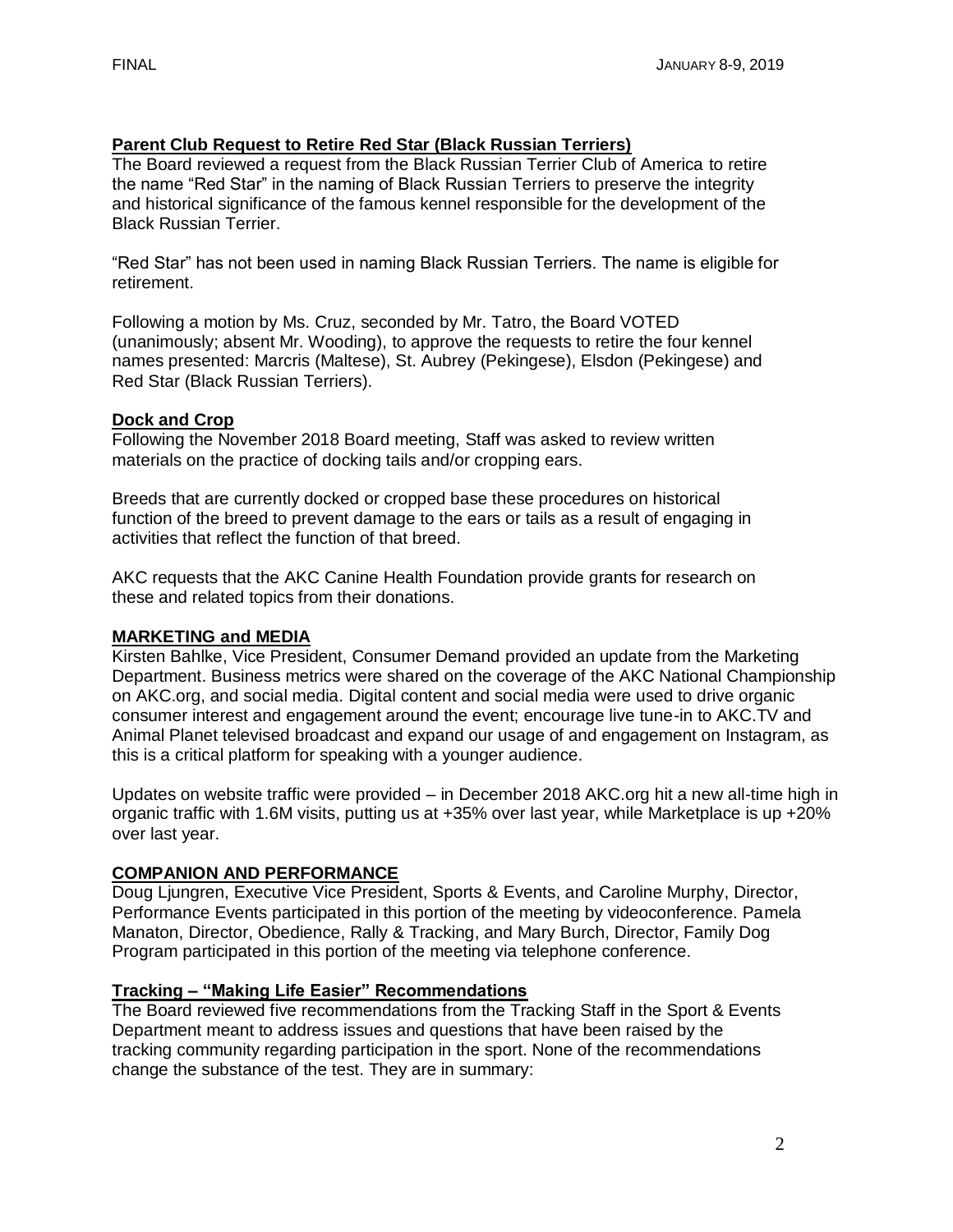- 1. Allowing the Tracking Test secretary to enter the test The recommended change allows the host club to decide if they will permit their tracking test secretary to enter the event.
- 2. Extending the Tracking Certification expiration date The recommendation is to extend the expiration date to two years (24 months) to allow a handler a longer period of time to utilize the certificates before they expire; this would enable the certification to span more than one tracking season, and thereby not cause a hardship to participate.
- 3. Adding to the Pool of Tracking Certification Judges The recommendation would be to allow any person that has put a TDX or VST title on a dog within the past ten (10) years to perform certifications. Thereby adding to the pool of evaluators eligible to certify dogs for TD/TDU tests, which will increase the number of dogs eligible to participate in the sport.
- 4. Allow Dogs with Physical Challenges to Participate in Tracking The recommendation is to allow dogs with physical challenges (including amputees) to be eligible to participate in AKC tracking tests, provided, in the opinion of the judge, they display no signs of physical discomfort and can safely complete the test.
- 5. Clarifying the Combined Test limits In Chapter 1, Section 17a of the *Tracking Regulations* addresses entry limits for combined tests, however it needs to be clarified. To clarify these combined test limits, staff proposes adding the following table to the end of Section 19:

**Combined Tests Entry Limits** (may be less): Up to 2 TD/TDU with up to 5 TDX or 5 VST entries Up to 4 TD/TDU with up to 4 TDX or 4 VST entries Up to 6 TD/TDU with up to 3 TDX or 3 VST entries Up to 8 TD/TDU with up to 2 TDX or 2 VST entries Up to 10 TD/TDU with up to 1 TDX or 1 VST entry TDX tracks combined with VST tracks are limited to 6 entries

Adding the information above does not change the limits of what a club may currently hold at their events, but rather clarifies the limitations. This will match the information found in the Tracking Test Manual and by adding it to the Regulations, it will help to clarify what is often misunderstood.

These recommendations were discussed with the Companion Events Delegates Committee at the December 2018 meeting. They voted in favor of all five recommendations, with a request to modify item #3 to allow any person that has put a TDX or VST title on a dog within the past ten (10) years to perform certifications, instead of the staff recommended five (5) years. Staff agrees with this change and has included it as the recommendation.

This recommendation is a change to Regulations and may be made by a vote of the Board. If approved, this change would become effective April 1, 2019.

This will be discussed further at the February Board meeting.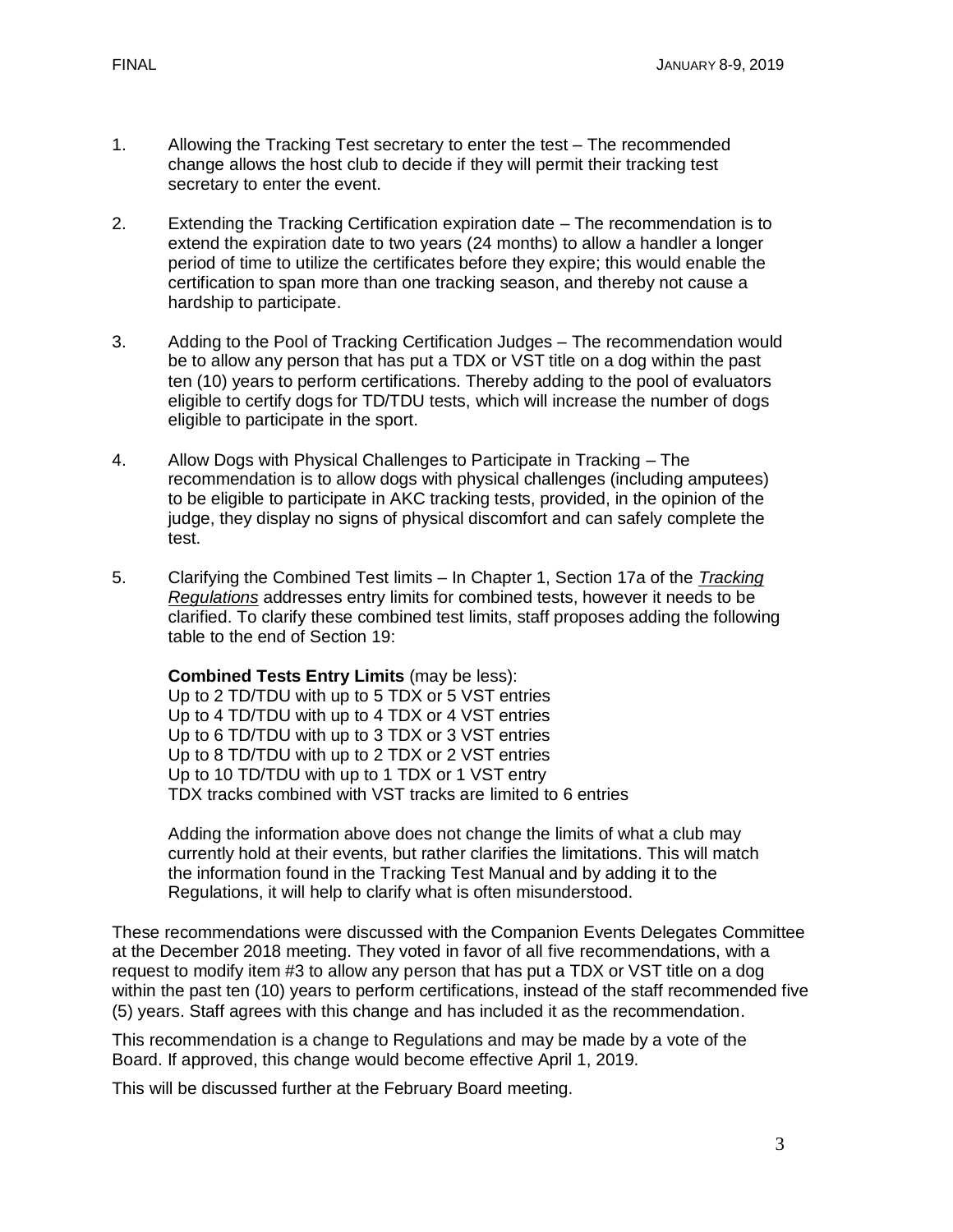# **Obedience Trial Champion Title Modifications**

The Board reviewed a recommendation to modify the point schedule for earning the Obedience Trial Champion title.

The recommendation is to make three modifications to the obedience program at the OTCH level:

1. Open B Point Schedule: (1) Adjust the Number of Dogs Competing requirements, by decreasing the minimum number of dogs by one, for a range from 5-64 dogs. (2) Add one point to  $2^{nd}$  and  $3^{rd}$  place where it currently has zero points and add one point for  $4<sup>th</sup>$  place for classes that have 20-29 dogs competing.

| Open B<br>Number of<br><b>Competing</b> | <b>Dogs</b> | 1st | 2nd        | 3rd            | 4th        |
|-----------------------------------------|-------------|-----|------------|----------------|------------|
| $6 - 10$                                | $5-9$       | 2   | $\theta$ 1 | $\theta$ 1     | 0          |
| $11 - 15$                               | $10 - 14$   | 4   | 1          | -1<br>0        | 0          |
| $16 - 20$                               | $15 - 19$   | 6   | 2          | <u>01</u>      | O          |
| $21 - 25$                               | $20 - 24$   | 10  | 3          | 1              | $\theta$ 1 |
| 26-30                                   | $25 - 29$   | 14  | 4          | 2              | <u>A 1</u> |
| $31 - 35$                               | $30 - 34$   | 18  | 5          | $\overline{2}$ | 1          |
| $36 - 40$                               | $35 - 39$   | 22  | 7          | 3              | 1          |
| $41 - 45$                               | $40 - 44$   | 26  | 9          | 4              | 2          |
| 46-50                                   | 45-49       | 30  | 11         | 5              | 2          |
| 51-64                                   | $50 - 64$   | 34  | 13         | 6              | 3          |

- 2. Earn One Point for Score of 195 or Better: A perfect score in obedience is 200. Add one (1) point for any dog that earns a qualifying score of 195 or better, when they do not earn points from the top four placements in the Open B and Utility B classes.
- 3. OTCH#: Provide for an OTCH# title to provide recognition for exhibitors who have earned the OTCH title but want to continue with their dogs. We can do this by recognizing the number of times a dog has achieved the OTCH title requirement by adding a numeric designation to the title; e.g. OTCH2, OTCH3, etc. This is consistent with what AKC does in the other Companion Events sports of agility, rally and tracking as well as the additional title recognition levels in conformation.

It is the intent of the recommended changes to the OTCH title to encourage exhibitors to remain engaged in the sport of obedience. It is in the best interest of the sport to retain these long-time exhibitors.

This recommendation is a change to Regulations and may be made by a vote of the Board. If approved, this change would become effective August 1, 2019.

This will be discussed further at the February Board meeting.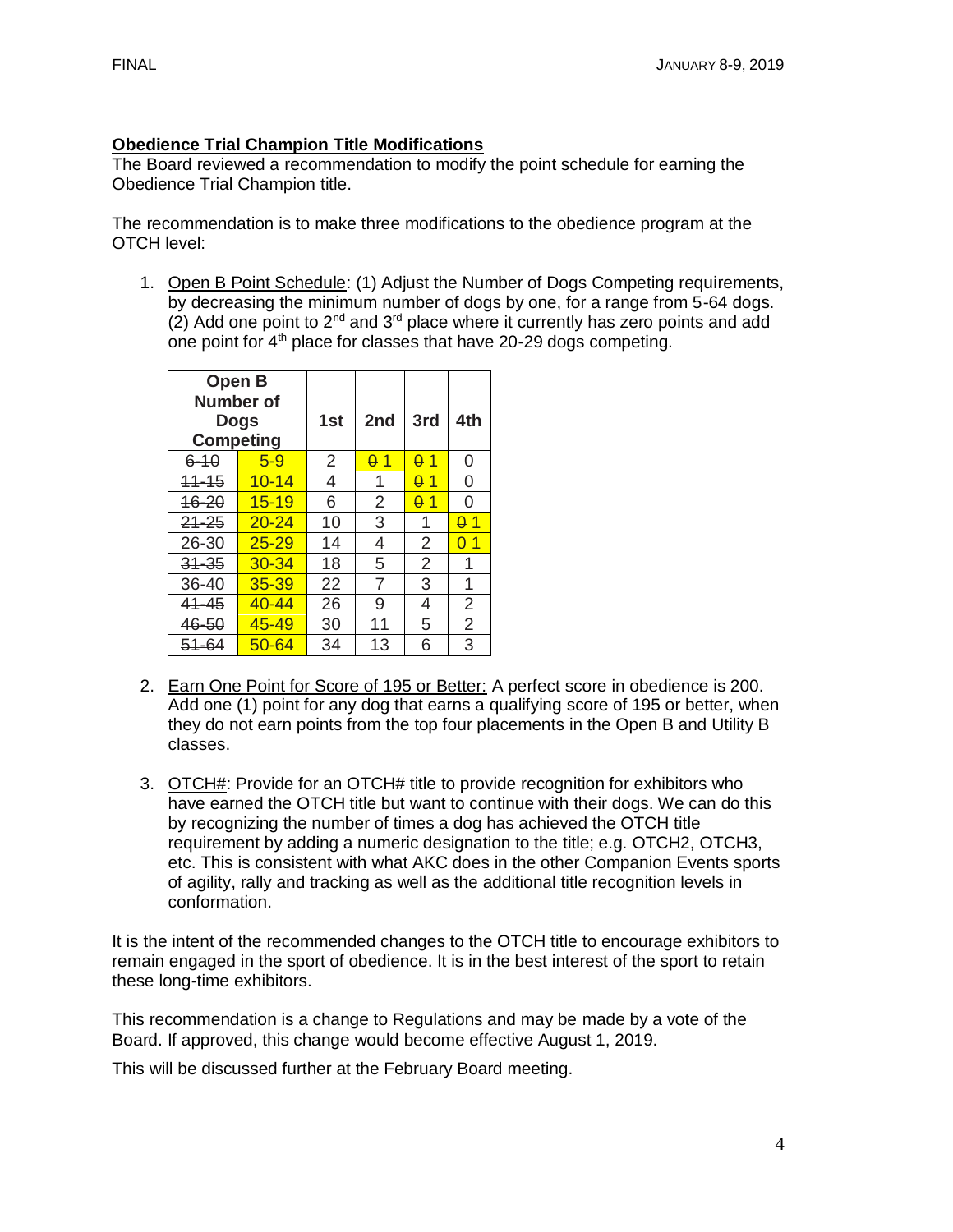# **Retriever Field Trials – Exempt First Dog of A Series**

The Board reviewed a recommended change to the *Field Trial Rules and Standard Procedure for Retrievers*. This recommendation would automatically exempt any dog selected as the first dog to run in a series who previously ran as the first dog in an earlier series of the same stake at the same trial. The dog having the next sequential entry number would replace the exempt dog as the first dog to run in the series.

If approved by the Board, it will be read at the March Delegates meeting and voted on at the June Delegates meeting. If approved by the Delegate body, the effective date will be upon communication to the clubs.

This will be discussed further at the February Board meeting.

# **AKC Temperament Test**

The Board reviewed a recommendation to implement an AKC Temperament Test open to all breeds and mixed breeds.

While the Canine Good Citizen (CGC) test assesses trained behaviors related to the dog's manners, the AKC Temperament Test will assess the dog's reaction to stimuli in the world. These stimuli will be in the following five categories: social, auditory, visual, tactile (touch), and proprioceptive (motion).

The ATT is a pass-fail test. A dog must pass ten testing items. From a list of 15 test items, ten will be selected (2 in each of the five categories) for each event.

CGC Evaluators will be the judges for ATT tests. Dogs must be at least 1-year old to take the ATT test. Owners of dogs that pass the ATT test two times may apply for an ATT suffix title.

This will be discussed further at the February Board meeting.

# **AKC FIT DOG Clubs**

The Board reviewed an update on the success of the AKC FIT DOG program and plans to expand the program by allowing clubs to become AKC FIT DOG clubs.

Implemented as part of the AKC Family Dog program, many owners are excited about the AKC FIT DOG program. The program offers dog owners who reached a specified fitness goal a free car magnet featuring the AKC FIT DOG logo. Participation in AKC FIT DOG is bringing health benefits to both dogs and their owners.

The Family Dog Department will implement the next step in the development of the AKC FIT DOG program, which is to encourage clubs to become AKC FIT DOG clubs.

The criteria for becoming an AKC FIT DOG club are:

- 1. The group will conduct: (a) at least 4 group fitness walks per year, *or*, (b)regularly scheduled canine fitness/conditioning classes.
- 2. The group must complete a questionnaire describing their planned fitness activities, frequencies, etc. and submit it to the Family Dog Department.
- 3. Groups that may apply to be AKC FIT DOG clubs include AKC clubs, independent dog training schools, and other dog related organizations.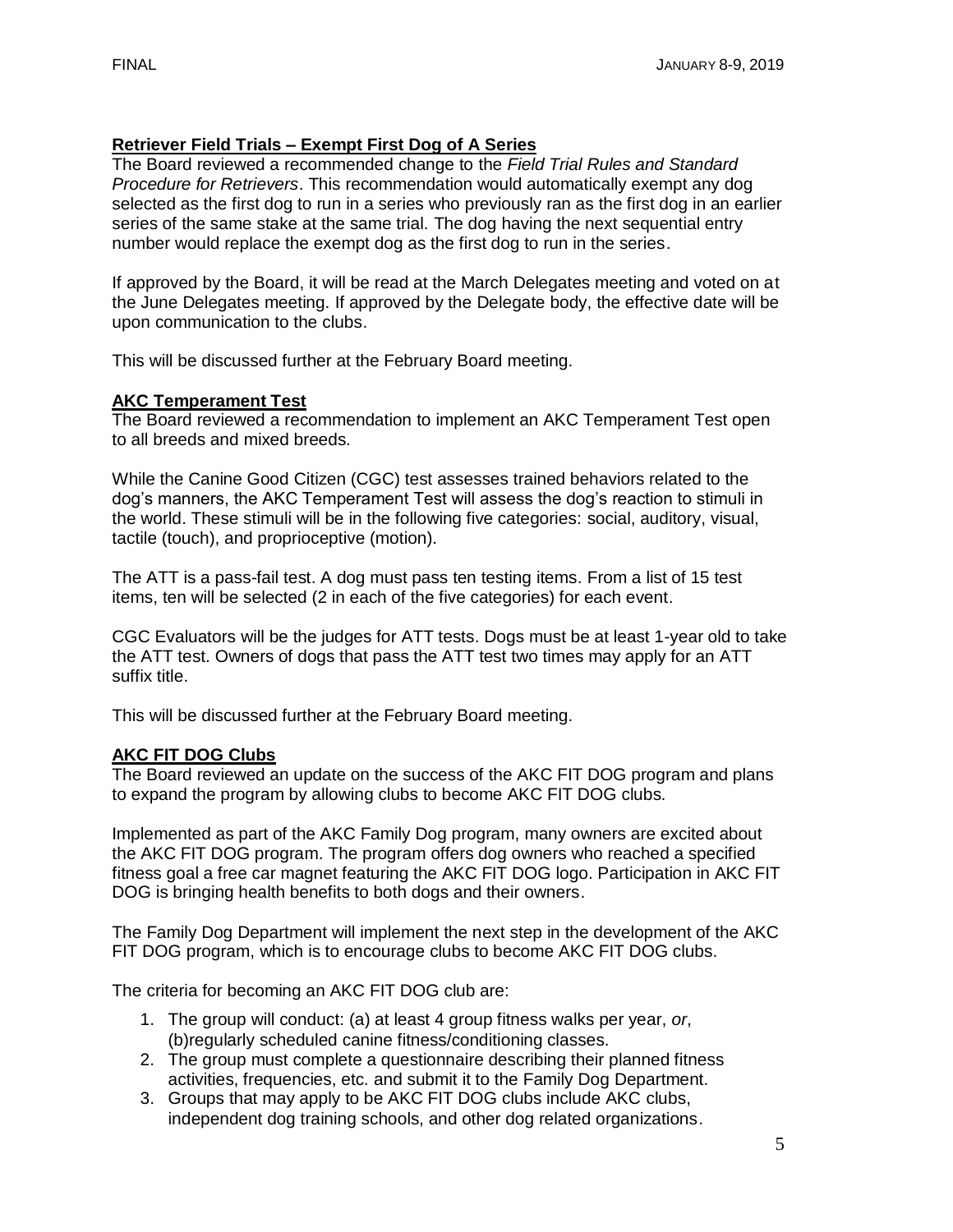One could think of AKC FIT DOG clubs as a "meet-up" group centered on dogs and fitness.

Groups that are approved as AKC FIT DOG clubs will receive a free banner with the AKC FIT DOG logo and their club name. It is anticipated the program will be announced around March 1, 2019.

**In addition to promoting health, the AKC FIT DOG club program will provide clubs a positive public outreach opportunity to engage new dog owners, share information about AKC activities and possibly attract new club members.**

There was no objection by the Board to the proposal to allow current AKC clubs to become eligible to offer AKC FIT DOG.

### **NADD Status Report**

The Board reviewed a status report on AKC's association with the North American Diving Dogs (NADD).

In 2018, NADD provided dock diving at 46 different AKC clusters. If threshold levels of activity are reached, NADD shares revenue with the AKC clubs. Their National Championship held in Orlando adds an exciting dimension to that event. AKC has an exclusive contract with NADD. The NADD/AKC association has worked well and will continue into the foreseeable future.

### **CONFORMATION**

Doug Ljungren, Executive Vice President, Sports & Events; Tim Thomas, Vice President, Dog Show Judges; Glenn Lycan, Director, Operation Support; Alan Slay, Director, Event Programs; and Bri Tesarz, Manager, Dog Show Rules & ProgramsReti, participated in this portion of the meeting via videoconference.

#### **Using AKC Events and/or AKC Clubs or Special Attractions as a Qualifying Activity for an Event Held by a Third Party**

The Board discussed a proposed new Policy to address situations where AKC Events, and/or Special Attractions are used as a qualifying activity for an event held by a third party. Clubs may not enter into agreements that may imply that their event, or a special attraction held in conjunction with their event, is part of a "series" of events or a "qualifying" activity for a larger event or competition held or sponsored by a third party without the written involvement of the AKC.

The Board requested that staff make a few changes to the format of the policy proposed and bring the memo back for further review the following day of the Board meeting.

#### **Entry Requirements Formatting Change – Rules Applying to Dog Shows Chapter 11, Section 4**

The Board reviewed a recommendation from the Delegate Dog Show Rules Committee to change the formatting of the entry requirements listed in *Rules Applying to Dog Shows* Chapter 11, Section 4.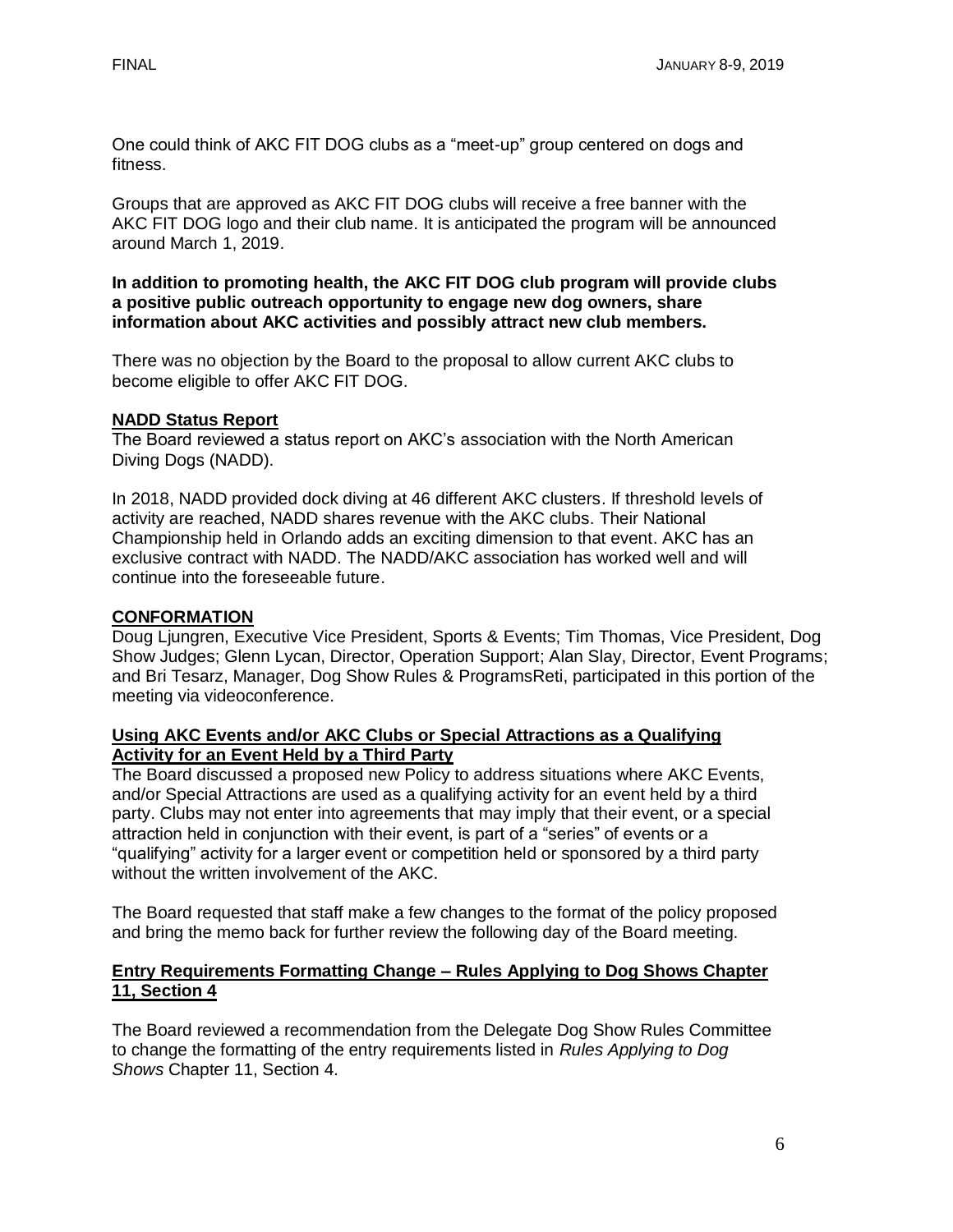Chapter 11, Section 4 lists the items required for an entry to be acceptable. The proposal would change the order of a few items and clarify that the majority of the items are in reference to the dog.

This will be discussed further at the February Board meeting.

### **Grand Champion Points for Best of Breed – Rules Applying to Dog Shows Chapter 16, Section 6**

The Board reviewed a recommendation from the Delegate Dog Show Rules Committee to change an italicized sentence in *Rules Applying to Dog Shows* Chapter 16, Section 6 to be part of the rules.

**Chapter 16, Section 6** contains a sentence in italics that provides the Best of Breed winner to be awarded the GCH points calculated for Best of Breed or Best of Opposite Sex, whichever is greater. This has been part of the GCH calculations since 2010 but has not formally been incorporated into the rules.

This will be discussed further at the February Board meeting.

# **Rules Applying to Dog Shows Chapter 11 Italics Changes**

The Board reviewed a recommendation from the Delegate Dog Show Rules Committee to change parts of the italics in *Rules Applying to Dog Shows* Chapter 11, Sections 12 & 13 to become part of the rule. Additionally, the Dog Show Rules Committee is suggesting a few wording changes to these sections. These sections address the eligibility of superintendents, show secretaries, official veterinarians, and judges to exhibit.

The proposed changes to Section 12 would only move the text from italics to become part of the rule. The change to Section 13 makes the rule gender neutral and would change the definition of immediate family (the Board approved similar changes at their October meeting which was after the DRSC September meeting but before the Committee submitted this request).

Also included in the proposal is a wording change to the last paragraph of the italics (Board Policy) which the DSRC is requesting that the Board change and approve as they do not wish to move that paragraph from italics.

This will be discussed further at the February Board meeting.

### **Rewording Catalog & Judges Book Entry Errors Rules Applying to Dog Shows Chapter 14, Section 8**

The Board reviewed a recommendation from the Delegate Dog Show Rules Committee to change the wording of *Rules Applying to Dog Shows* Chapter 14, Section 8. Chapter 14, Section 8 details that errors in the catalog and judges book which are contrary to the information listed on the entry form may be corrected at the event. The proposal would reword the section.

This will be discussed further at the February Board meeting.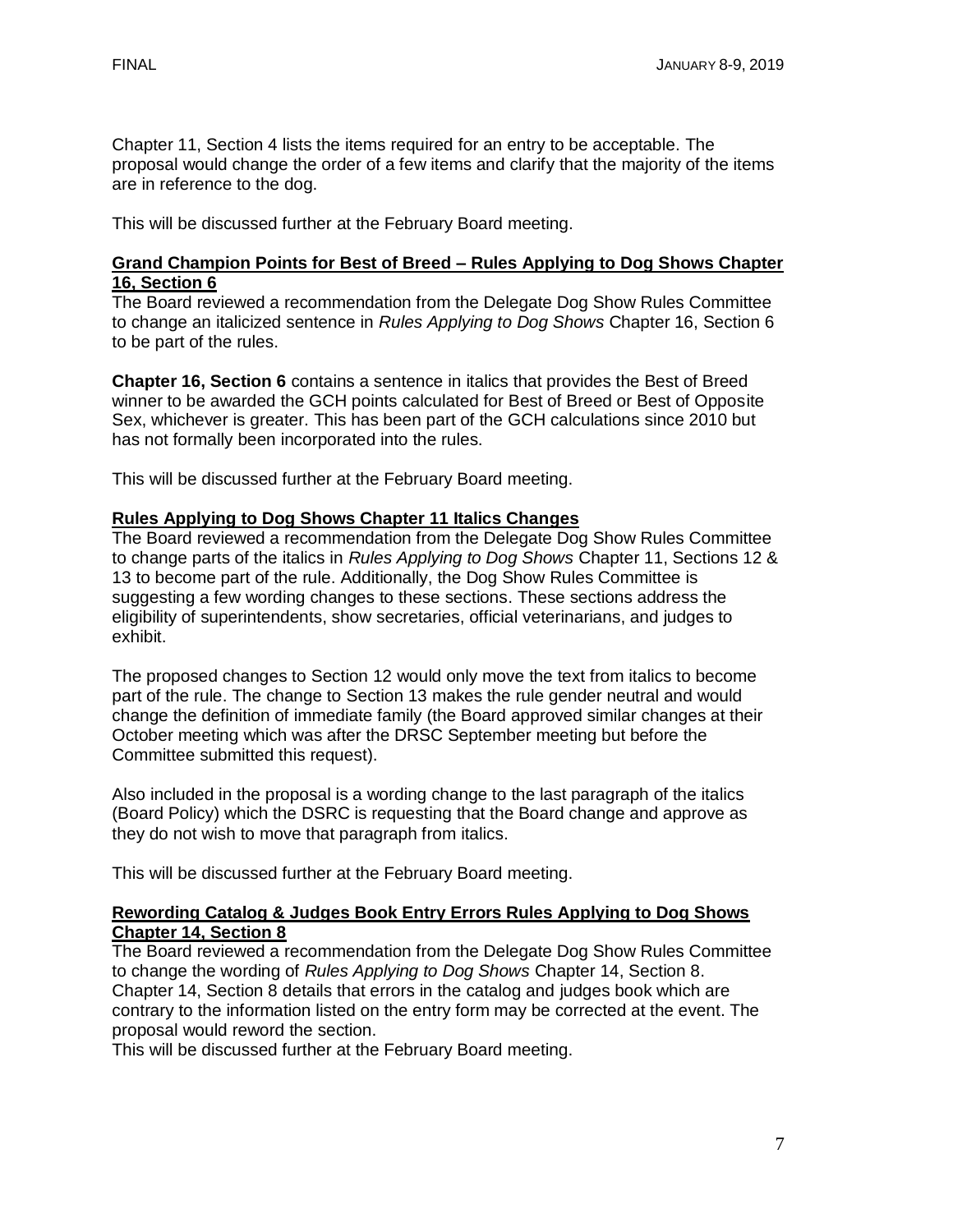## **Stewards – Rules Applying to Dog Shows Chapter 18**

The Board reviewed a recommendation from the Delegate Dog Show Rules Committee (DSRC) to change the Board policy describing when an individual can steward under a judge. The DSRC wishes to extend the limitation outlined in *Rules Applying to Dog Shows* Chapter 18 to include the remainder of the show cluster.

Current Policy: *In preparing the schedule of ring assignments, the chief steward and other club officials should keep in mind that no person should serve as steward with a judge under whom he has an entry, or under whom, in the course of the day's judging, such entry may become eligible to compete. If it becomes necessary during the show to*  reshuffle stewarding assignments, care should be taken to see that a person is not *assigned to serve as steward with a judge if there is any possibility that the judge, later in the show, will be passing upon an entry of the steward.*

The DSRC also recommends adding the word 'conformation' to the first sentence of *Rules Applying to Dog Shows* Chapter 18.

This will be discussed further at the February Board meeting.

### **Group Club Special Attractions at Multiple Shows in One Day**

In October, the Board approved a number of changes to the Multiple Shows in One Day policy including restricting the number of special attractions with group competition to only one between the two shows. Since that time, a Group club has approached a Board Member to request that Group clubs be allowed to offer special attractions at both of their events as their special attraction judging is only for one group not all seven and Best in Show.

Staff agrees that this is a reasonable request and recommends the Board approve the underlined addition to the policy:

*• No more than one special attraction with group competition may be offered between the two all-breed shows.* 

*The restriction on special attractions does not apply to group shows.*

This will be discussed further at the February Board meeting.

#### **Parent Club Membership Email Campaign Pilot**

In the spring of 2018, AKC Club Development and AKC Marketing began collaborating with the German Shorthaired Pointer Club of America to conduct a membership drive through a series of emails.

The program focused on three months' worth of registrants. Each preceding month's registrants would receive a series of emails, one each month for three months. The concept was to build a relationship between the new dog owner and the parent club. Club Development and the GSPCA worked closely together to develop the three custom emails. In addition to the email drive the GSPCA spent time making their website more appealing to visitors.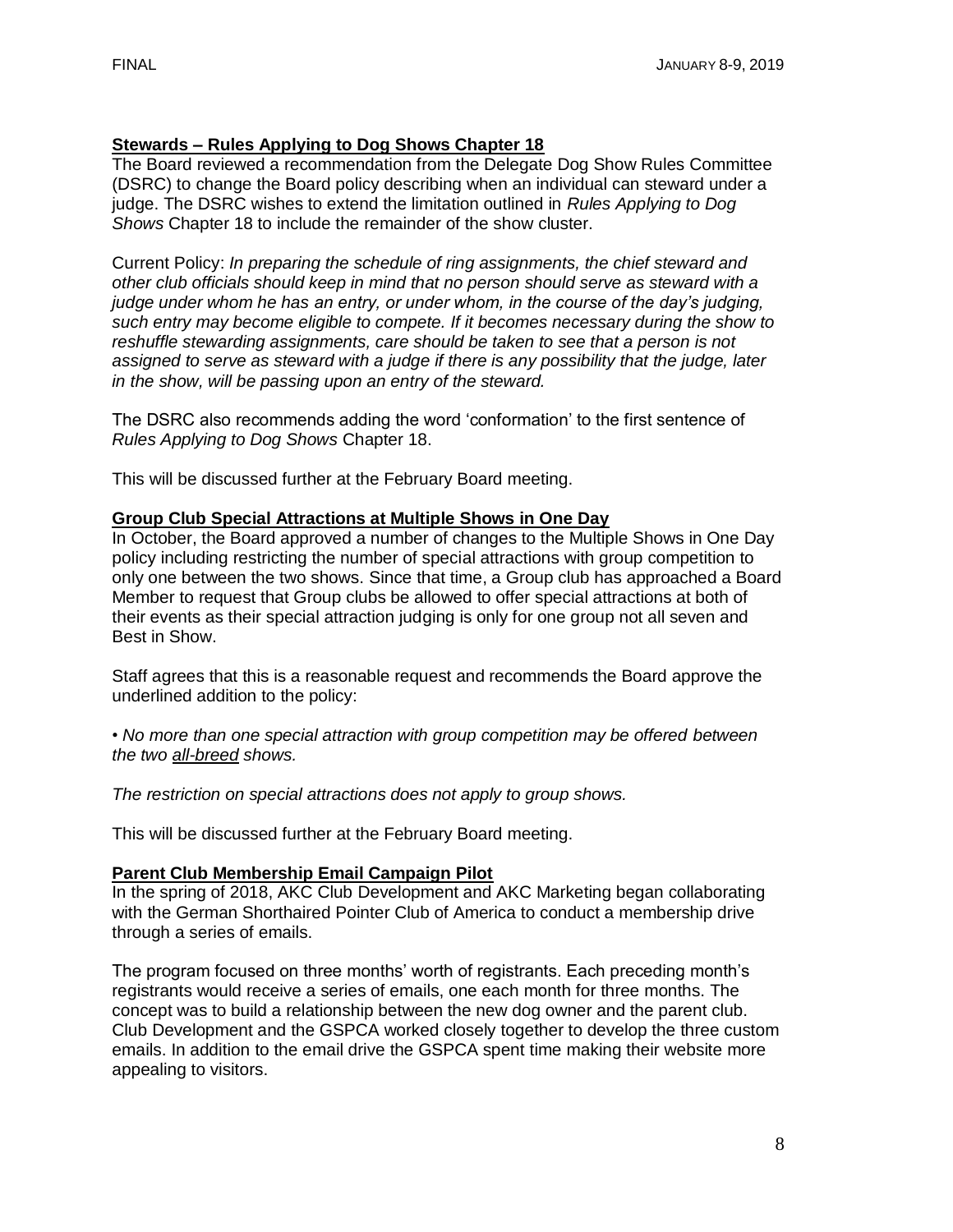The Club Development and Marketing departments are in the process of refining the program based on learnings from the initial pilot. Additional tests will be conducted to evaluate the changes.

### **Superintendent Billing Cycle**

The Staff provided the Board with a memo to inform them of a change in the billing cycle for superintendents that takes effect January 1, 2019.

Starting January 1, all superintendents will be invoiced weekly. This change has been included in the annual superintendent's contract.

### **JUDGING OPERATIONS**

Tim Thomas, Vice President, Dog Show Judges and Doug Ljungren, Executive Vice President, Sports & Events participated in this portion of the meeting via videoconference.

### **Conformation Judging Statistics**

The Judging Operations department provided the Board with statistics related to conformation judging applications considered by the Department in the preceding three months (October - December 2018) as well as the year-end summary statistics for 2018.

| <b>FINAL REVIEW ACTION SUMMARY</b><br>2018 YEAR-TO-DATE |                                |                                  |                                  |                              |                              |                             |                             |                 |  |  |
|---------------------------------------------------------|--------------------------------|----------------------------------|----------------------------------|------------------------------|------------------------------|-----------------------------|-----------------------------|-----------------|--|--|
|                                                         | Number of<br><b>Applicants</b> | <b>Breed</b><br><b>Requested</b> | <b>Breeds</b><br><b>Accepted</b> | <b>Aps</b><br><b>Limited</b> | <b>Aps Fully</b><br>Approved | <b>Aps</b><br><b>Denied</b> | <b>Aps</b><br><b>Wthdrn</b> | <b>Aps Held</b> |  |  |
| <b>NB</b>                                               | 66                             | 89                               | 86                               |                              | 63                           | 2                           | 0                           |                 |  |  |
| AB                                                      | 293                            | 1421                             | 1366                             | 13                           | 272                          | 8                           | 0                           |                 |  |  |
| <b>TOTAL</b>                                            | 359                            | 1510                             | 1452                             | 14                           | 335                          | 10                          | 0                           | 2               |  |  |

# **CLUBS**

Doug Ljungren, Executive Vice President, Sports & Events and Lisa Cecin, Director of Club Relations, participated in this portion of the meeting.

The Board reviewed a report on the prospective Delegate credentials to be published in two issues of the AKC *Gazette*, applications for AKC Membership, a report on Member Club Bylaws approved and newly licensed clubs.

# **Report on Member Clubs Bylaws Approved in October and November 2018**

Basenji Club of America (1957)

Conyers Kennel Club of Georgia, Rockdale County, GA (2004)

Irish Wolfhound Club of America (1926)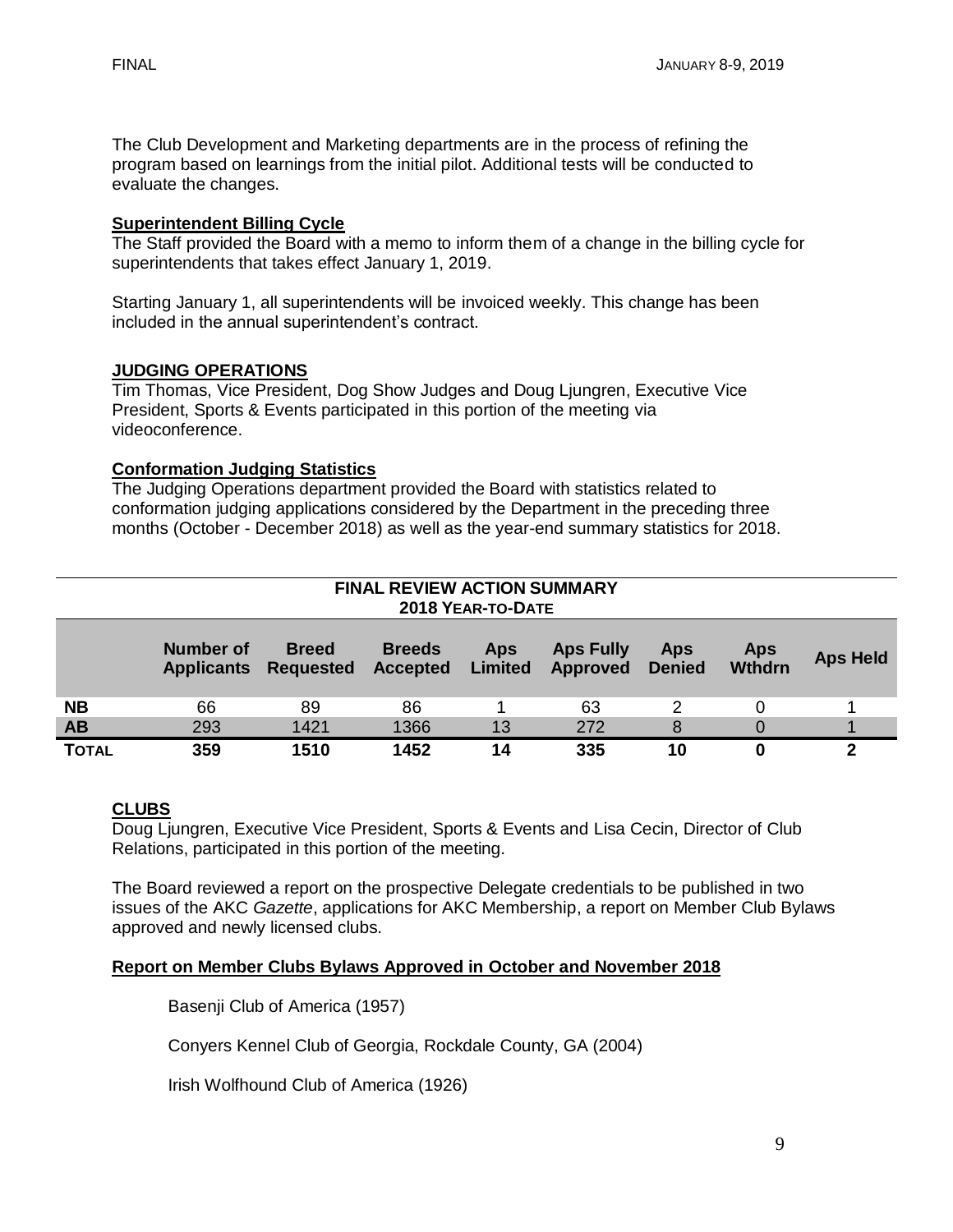Kachina Kennel Club, Glendale, AZ (2006)

Mid-Hudson Kennel Association, Rhinebeck, NY (1950)

Norwegian Elkhound Association of America (1936)

Parson Russell Terrier Association of America (2003)

Upper Suncoast Dog Training Club, Clearwater, FL (1982)

### **Report on Newly Licensed Clubs Approved in October and November 2018**

- Calhoun Shetland Sheepdog Club of Louisiana, Calhoun, LA (including communities north to Arkansas state border, west to Route 167, east to Mississippi state border along Interstate 20), 23 total households, 15 local.
- Greater Chicago Scent Work Association, greater Chicago, IL (including communities north to Wheeling, south to Route 34, west to Route 59), 22 total households, 19 local.
- Nederlandse Kooikerhondje Club of the United States of America, 142 total households (42 households in 10 States west of the Mississippi River; 94 households in 20 States east of the Mississippi River; 6 households in Canada).
- Northern California Sporting Group Club, greater Rocklin, CA (including communities east of Interstate 80, north to Colfax, south to Livermore, no further west to Walnut Creek), 32 total households, 26 local.
- Scent Work Club of Central Wisconsin, greater Stevens Point, WI (including communities north to Wausau, south to Plover, along Interstate 39), 22 total households, 20 local.
- **EXECTS Versatile K9 Scent Work Club of Northern New Jersey, greater Morris Park,** NJ (including all communities north of Interstate 78), 30 total households, 26 local.

### **English Setter Club of Medford**

The English Setter Club of America was incorporated in 1906. The club is located in Medford, N.J. It is the oldest continuously operating field trial club in the United States. It preceded the English Setter Association of America, the AKC Parent Club, which became an AKC member club in 1931. The ESC of America hosted AKC's 1<sup>st</sup> licensed Pointing Breed Field Trial in 1924 in Medford, NJ and resigned its AKC membership in May 1931.

The Club submitted a request to again be licensed by AKC. They would like to be licensed as a multiple breed field trial and hunting test club (not a specialty club). The Board and Staff approve of this request, given the historic significance of this club; and the growing need to secure grounds for field events in the Northeast. Once eligible, the club would be licensed as a multiple breed Field Trial and Hunting Test club (not a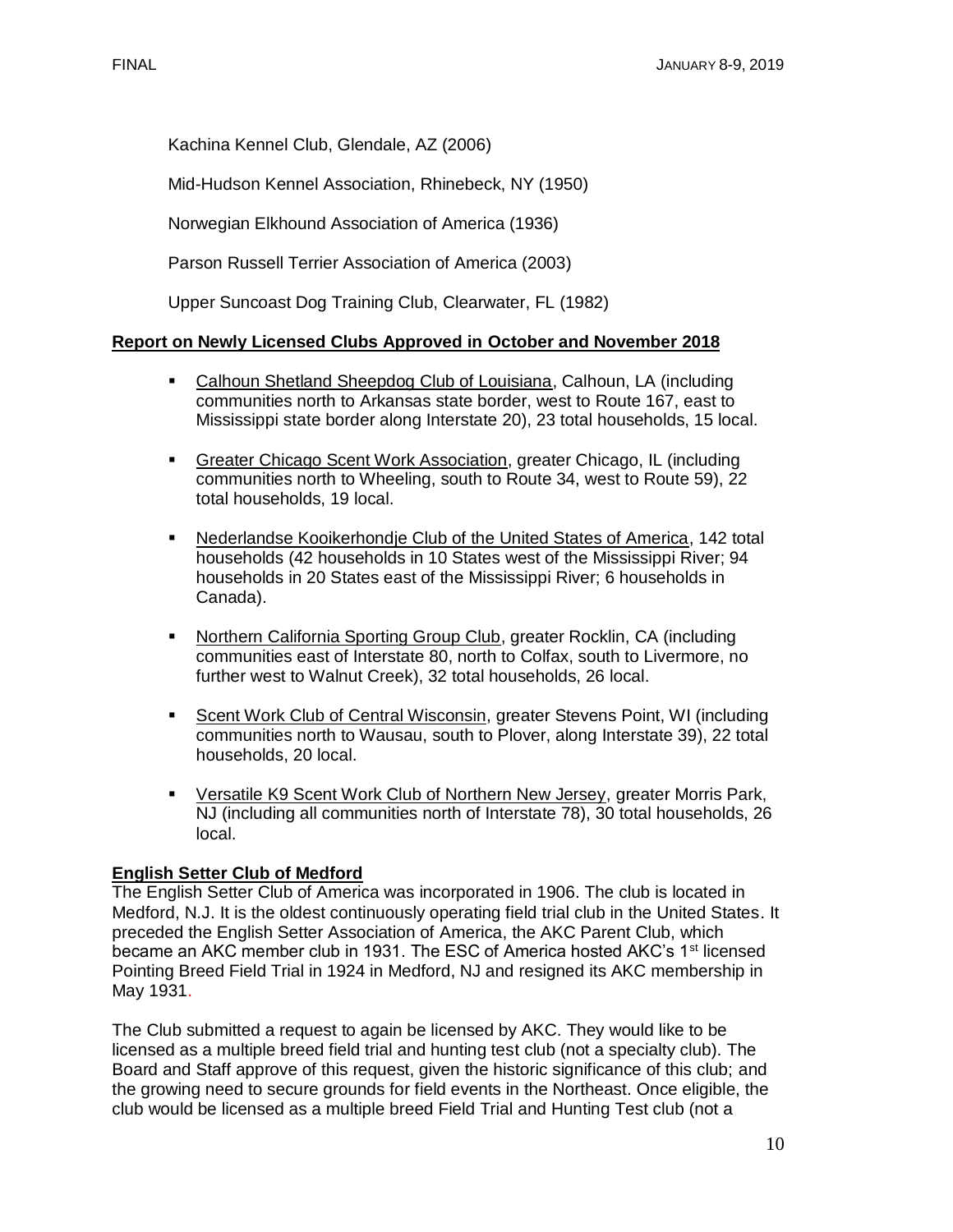specialty club). The club will also be informed that it is not eligible for member status. Club Relations will proceed with the sanctioning process using the name English Setter Club of Medford.

## **COMPLIANCE**

Jay Waks, Senior Executive Vice President and General Counsel and Heather McManus, Vice President and Deputy General Counsel, participated in this portion of the meeting. Wanda Forlines, Director of Compliance, and Marcus Bach, Director, Inspections and Investigations, participated by videoconference.

## **Changes to the Regulations for Record Keeping and Identification of Dogs**

Based on a request from the Board, Staff reviewed and recommended changes to the Regulations for Record Keeping and Identification of Dogs. The recommended changes would allow an alternative to the requirement that a printed copy of records be maintained as a backup to electronic records. This will be discussed further at the February Board meeting.

The following AKC Management actions were reported: *(Final Board Disciplinary actions are reported on the Secretary's Page)*

# **CONSENT**

Following a motion by Dr. Battaglia, seconded by Dr. Davies it was VOTED (unanimously; absent Mr. Wooding); to approve the following Consent items:

- **Delegate Approvals**
- **Barbet Eligibility to Compete in the Sporting Group**
- **Boykin Spaniel Proposed Breed Standard Revisions**
- **Change to Group Times at Concurrent All-Breed & Limited Breed Events**
- **Dogo Argentino Eligibility to Compete in the Working Group**

### **Delegate Approvals**

Jennifer Guinn, Wood Dale, IL To represent Chicago Bulldog Club

Douglas Warren Johnson, Colorado Springs, CO To represent Colorado Springs Kennel Club

Kelly D. Reimschiissel, Highland, UT To represent Utah Valley Kennel Club

Dr. Anne L. Testoni, PhD, Bolton, MA To represent Wachusett Kennel Club

### **Barbet Eligibility to Compete in the Sporting Group**

The Board VOTED to approve the Barbet for acceptance into the AKC Stud Book and for the Barbet to be eligible to compete in the Sporting Group effective January 1, 2020. The Breed Standard submitted by the Barbet Club of America was approved as the official standard for the breed. (Appendix A). The breed will be moved from the Foundation Stock Service into the Stud Book of the American Kennel Club on January 1, 2020. The Stud Book will remain open until January 1, 2025.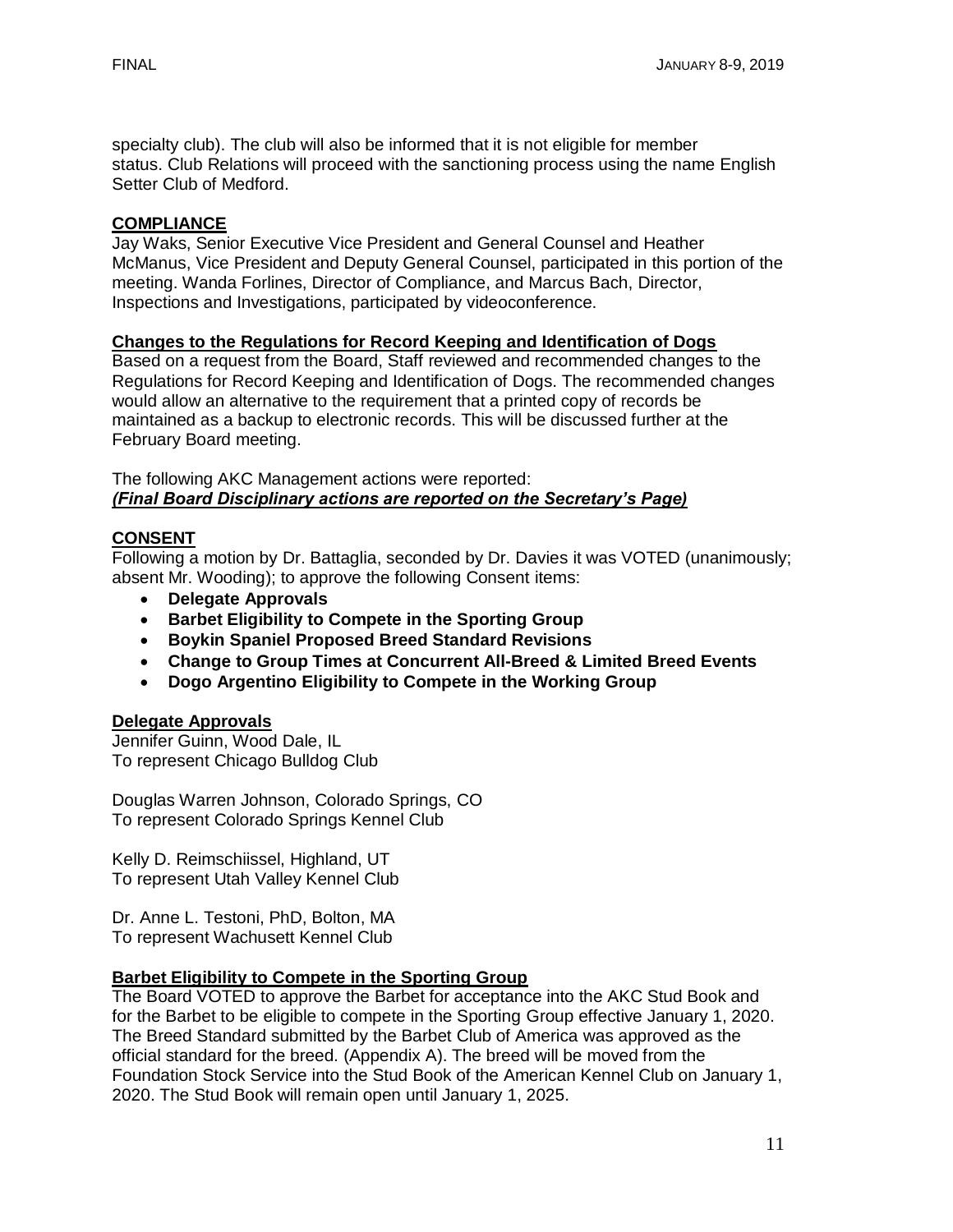# **Boykin Spaniel Proposed Breed Standard Revisions**

The Board VOTED to approve the proposed revisions to the Boykin Spaniel Breed Standard that were approved by the membership of the Boykin Spaniel Club & Breeders Association of America (BSCBAA). The breed standard will be effective on April 2, 2019. (Appendix B)

# **Change to Group Times at Concurrent All-Breed and Limited Breed Events**

The Board VOTED to modify the Concurrent Group & All-Breed Events Board Policy to allow clubs to schedule the Group times as needed to run the event efficiently.

## **Concurrent Group & All-Breed Events (July 2017, Board meeting, amended January 2019)**

Group & All-Breed events may be held concurrently with the following limitations:

- 1. Permission must be obtained from the all-breed club in order to apply.
- 2. The events must be held on the same grounds (i.e., the same physical address).
- 3. Ownership of the corresponding date must be agreed upon in writing and submitted with the event applications prior to event approval.
- 4. The breed and group judging at either the all-breed or event or the breed judging in the group event may occur first but must be scheduled in order to avoid delays in group judging in the all-breed event. Group judging for the all-breed event must be held prior to the group judging in the group event. Group judging for the group event cannot conflict with BIS at the all-breed event.
- 5. Evening or concurrent specialties are permitted for breeds that are not part of the group that is holding an event concurrently with the all-breed event.
- 6. All-breed events must offer group and Best in Show competition. Group events must offer group competition.
- 7. The use of multiple group rings is encouraged.
- 8. Junior Showmanship competition is allowed.
- 9. Obedience and Rally competitions are allowed, and encouraged, but must have their own ring(s) for competition.

Requests for multiple group events on the same day and site of an all-breed event will be evaluated on a case-by-case basis.

# **Dogo Argentino Eligibility to Compete in the Working Group**

The Board VOTED to approve the Dogo Argentino for acceptance into the AKC Stud Book and for the Dogo Argentino to be eligible to compete in the Working Group effective January 1, 2020. The Breed Standard submitted by the Dogo Argentino Club of America was approved as the official standard for the breed. (Appendix C). The breed will be moved from the Foundation Stock Service into the Stud Book of the American Kennel Club on January 1, 2020. The Stud Book will remain open until January 1, 2025.

# **The Board adjourned at 3:20 p.m.**

#### **\_\_\_\_\_\_\_\_\_\_\_\_\_\_\_\_\_\_\_\_\_\_\_\_\_\_\_\_\_\_\_\_\_\_\_\_\_\_\_\_\_\_\_\_\_\_\_\_\_\_\_\_\_\_\_\_\_\_\_\_\_\_\_\_\_\_\_\_\_ The Board Meeting reconvened on Tuesday, January 9 at 9:10 a.m.**

All Directors were present. Also present was the Executive Secretary.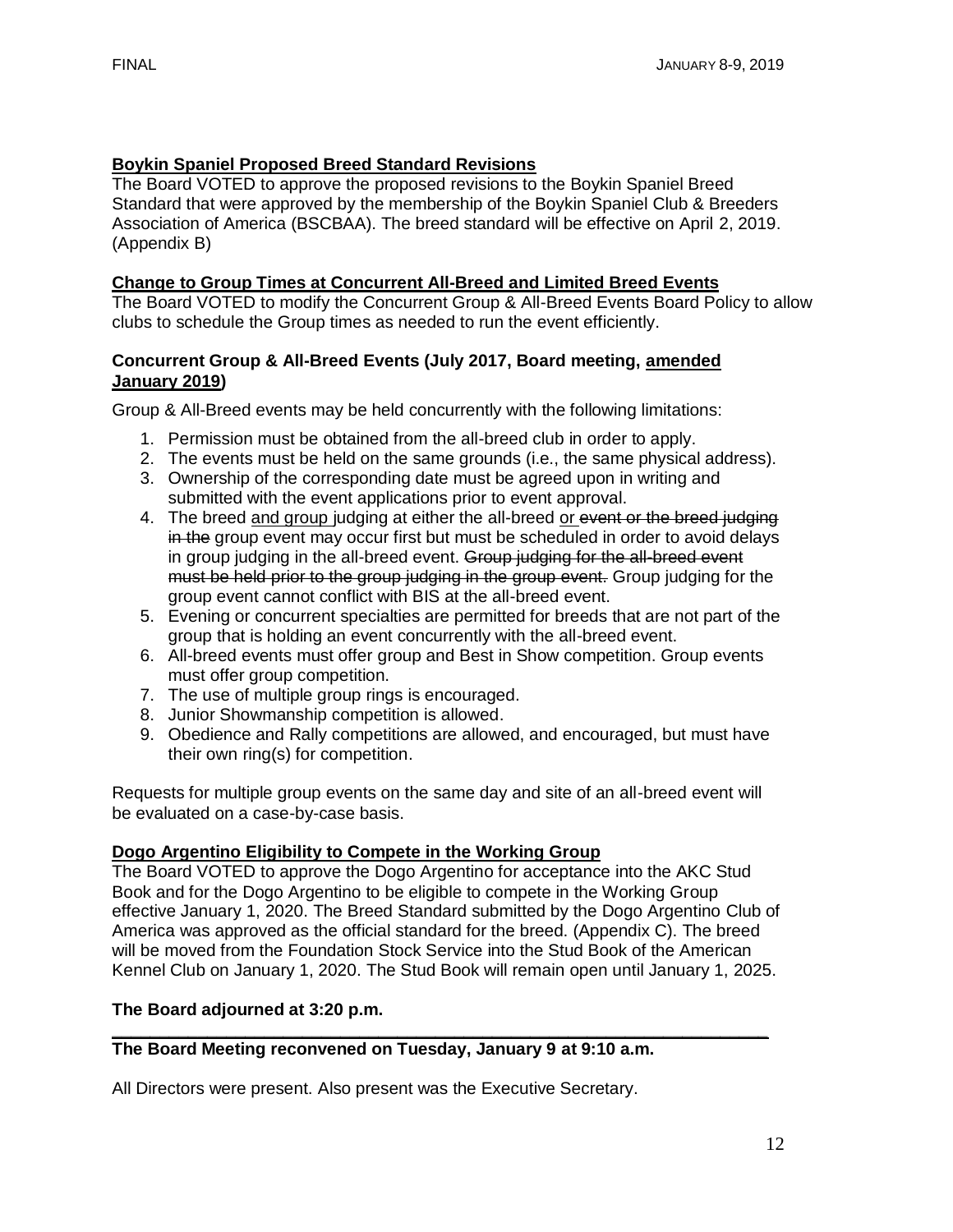# **New Business**

#### **AKC Detection Dog Task Force**

Dr. Battaglia, Mr. Sweetwood, Mr. Carota and Ms. Biddle gave an update on the AKC Detection Dog Task Force of which they are members. Great strides are being made in determining how AKC and AKC breeders can assist. The Task Force has a monthly call and the Board will continue to be updated on the progress being made.

### **Family Dog Magazine**

There was a discussion of AKC publications. The Board felt that Family Dog Magazine was a quality publication that shares AKC, its Mission and Purebred dogs with the public in an entertaining and accessible manner.

It was confirmed by staff that Family Dog Magazine is mailed on a complimentary basis to 51,000 Veterinary Waiting Rooms and Professional Dog Groomers. Total Circulation is over 270,000 per issue.

Subscriptions are currently sold online via several school fundraiser and subscription agent sites. The Board asked Staff to look into further online distribution channels to increase its circulation and advertising revenue.

#### **Using AKC Events or Special Attractions as a Qualifying Activity for an Event Held by a Third Party**

Following a motion by Mr. Powers, seconded by Mr. Sweetwood, the Board VOTED (unanimously) to consider the matter at this meeting waiving its normal notice procedures.

Following a motion by Ms. Biddle, seconded by Mrs. Wallin, the Board VOTED (unanimously) to approve the following policy:

# **Using AKC Events and/or AKC Clubs or Special Attractions as a Qualifying Activity for an Event Held by a Third Party**

**(January 2019)** 

*To ensure reasonable consistency across events and protect the best interests of the AKC and AKC Clubs, clubs considering an agreement with a third party regarding their events or special attraction held in conjunction with their events or clubs must seek the involvement and approval of the AKC when the following applies:* 

- *An AKC club or event is part of a "series" of events or a "qualifying" activity for a competition held or sponsored by a third party. Clubs considering this type of agreement must contact the AKC Executive Secretary.*
- *A special attraction held in conjunction with an AKC club or event when the special attraction is a titling activity for a third party or part of a "series" or a "qualifying" activity for a competition held or sponsored by a third party. Clubs considering this type of agreement must contact the AKC Event Operations Department.*

*It is the club's responsibility to understand if these conditions apply before entering into an agreement with a sponsor or special attraction provider.* 

It was VOTED to adjourn Tuesday, January 9, 2019 at 11:23 a.m. Adjourned Attest\_\_\_\_\_\_\_\_\_\_\_\_\_\_\_\_\_\_\_\_\_\_\_\_\_\_\_\_\_\_\_\_\_\_\_\_\_ Gina M. DiNardo, Executive Secretary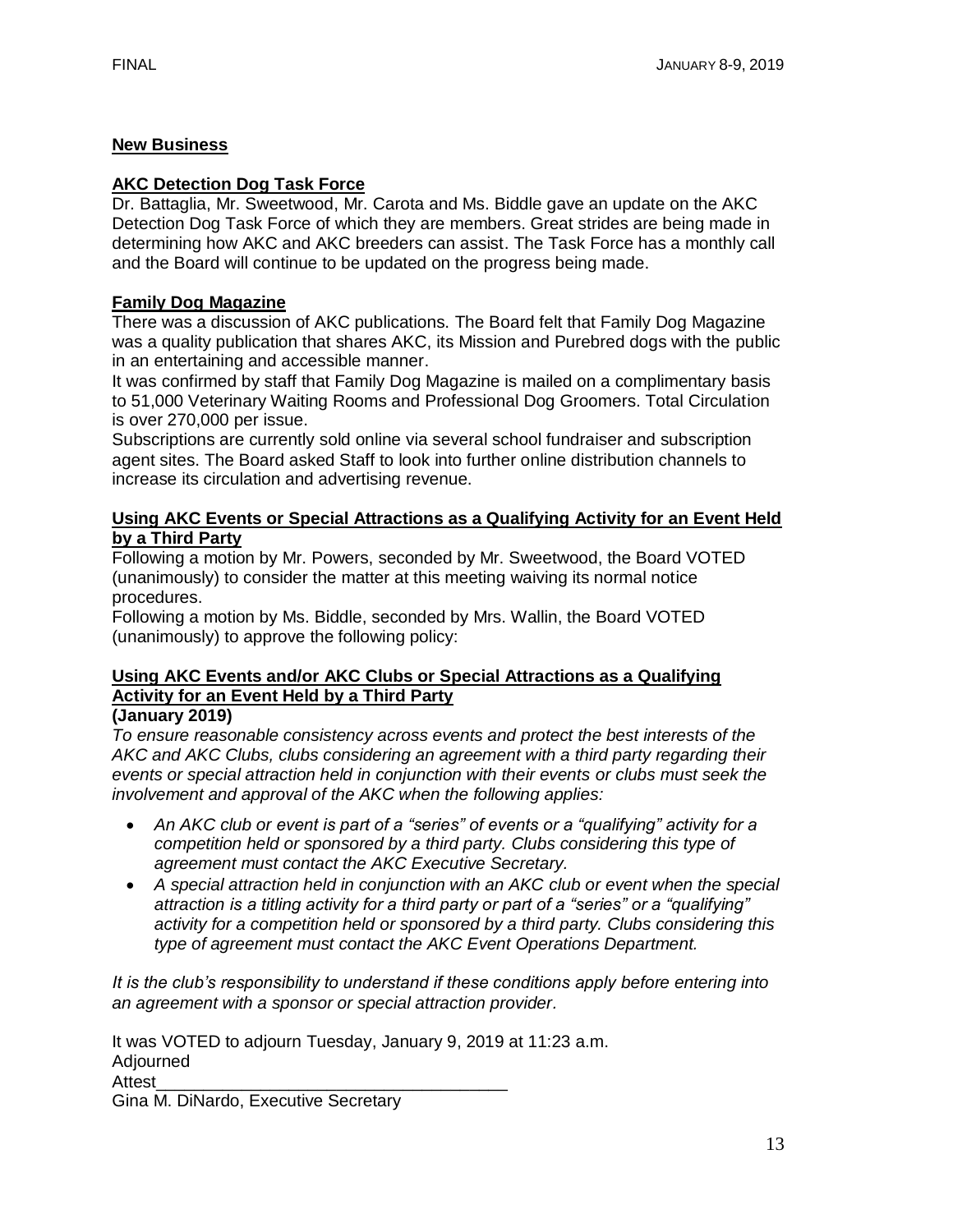## Appendix A

# **The Barbet Breed Standard**

### **GENERAL APPEARANCE**

An archetypic water dog of France, the Barbet is a rustic breed of medium size and balanced proportions which appears in works as early as the 16th century. In profile, the Barbet is slightly rectangular with a substantial head and long, sweeping tail. He has a long, dense covering of curly hair and a distinctive beard (French barbe), which gives the breed its name. An agile athlete, the Barbet has been used primarily to locate, flush, and retrieve birds. He has a cheerful disposition; very social and loyal.

### **SIZE PROPORTION, SUBSTANCE - SIZE**

Height at the withers: Dogs 21 to 24½ inches, Bitches 19 to 22½ inches. Weight in proportion to height. Proportions - Measured from point of shoulder to buttocks and withers to ground, the Barbet is slightly longer than tall. Exact proportion is not as important as balance. Substance - Neither coarse nor refined, the Barbet is solidly built with adequate bone to perform his tasks as a true sporting dog. Head: Of great importance, the head is strong, broad, and proportionally large. Expression is bright, engaging. Eyes of medium size, nearly round in shape, dark hazel to dark brown, harmonizing with the coat color. Eye rims are fully pigmented, corresponding to coat (black for black, black pied or gray dogs; brown for brown or brown pied dogs. Fawn dogs may have either black or brown pigmentation). Ears are wide and are set at eye level. Ear leather reaching at least to the corner of the mouth and fully covered with long hair. Skull is rounded and broad. Occiput is not prominent. Stop is defined, neither abrupt nor sloping. Head planes are nearly parallel. The muzzle is shorter than the skull and is quite square. Bridge of nose is broad. Lower jaw fairly square and strong. Jaws of equal length. The nose is large, with well opened nostrils, fully pigmented in harmony with coat color. Lips are thick, fully pigmented. Flews are tight. Scissors bite, teeth large and strong.

### **NECK, TOPLINE, BODY**

Neck is strong, blending well into the body. Back is solid with well sustained level topline, loin is short and slightly arched, croup rounded. The tail is the natural extension of the topline, long and low set. When in motion the tail is carried above horizontal in a sweeping curve but does not curl onto the back. The tail is never docked. Body is athletic with substance, chest is broad, well-developed, deep, reaching the elbow; ribs rounded but not barrel-like, underline slightly inclined without tuck-up.

### **FOREQUARTERS**

Emphasis is on balance. Shoulders are well laid back and approximately the same length as the upper arm, placing the front legs well under the chest with elbows close to the body. Legs are straight and strong; well boned. Pasterns are strong and flexible. Front dewclaws may be removed. Feet are round, and toes are tight, well-arched. Pads thick.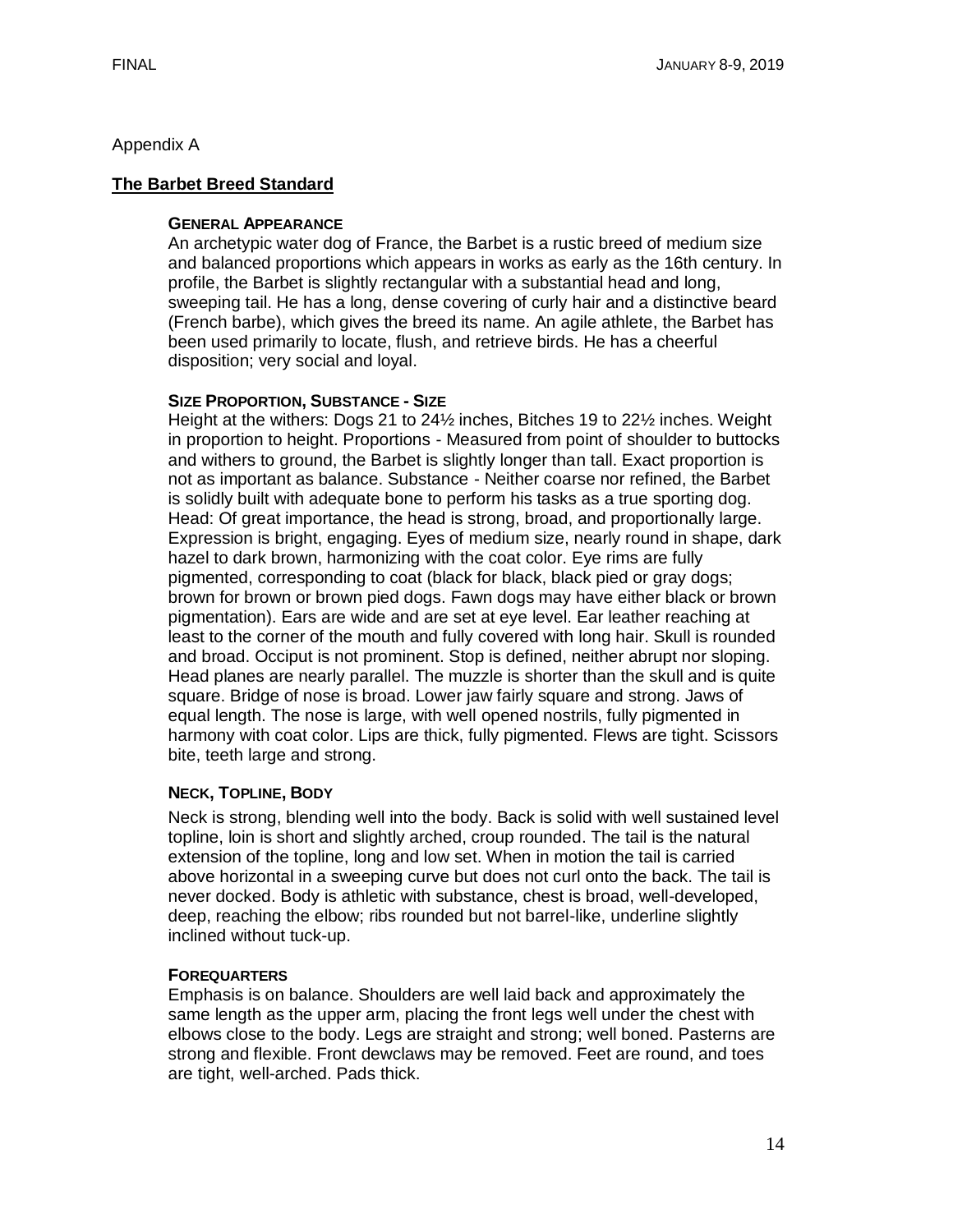### **HINDQUARTERS**

Angulation balances with forequarters. Upper thigh is well muscled, stifle well bent, second thigh is well developed, hocks well let-down, short and perpendicular to ground; without dewclaws. Feet same as front.

## **COAT**

The coat of the Barbet is his defining characteristic. Profuse hair covers the whole body evenly with thick, natural curls that range from large and loose to tight, smaller curls. The hair on the top of the head reaches the bridge of the nose. He has a distinctive beard. Ears are covered in long hair. The coat is shown in as natural a state as possible; clean and free from mats. The hair is to retain curl. While scissoring is necessary to keep him neat, excessive sculpting and shaping is to be penalized.

### **COLOR**

All shades of black, gray, brown, fawn; with or without white markings. Pied (primarily white with all shades of black, gray, brown, fawn markings).

### **GAIT**

Easy, ground-covering trot with good front reach and impulsion from hindquarters with precise cadence. Feet converge toward the centerline with increased speed. Topline remains level and carriage is smart.

### **TEMPERAMENT**

The Barbet is a responsive, loving member of the family. Joyful, bright, and kindly natured, he is a versatile sporting dog and willing participant in many activities. The sensitive Barbet responds to positive interaction and training and displays an even temperament.

*Approved December 9, 2015 Effective January 1, 2017*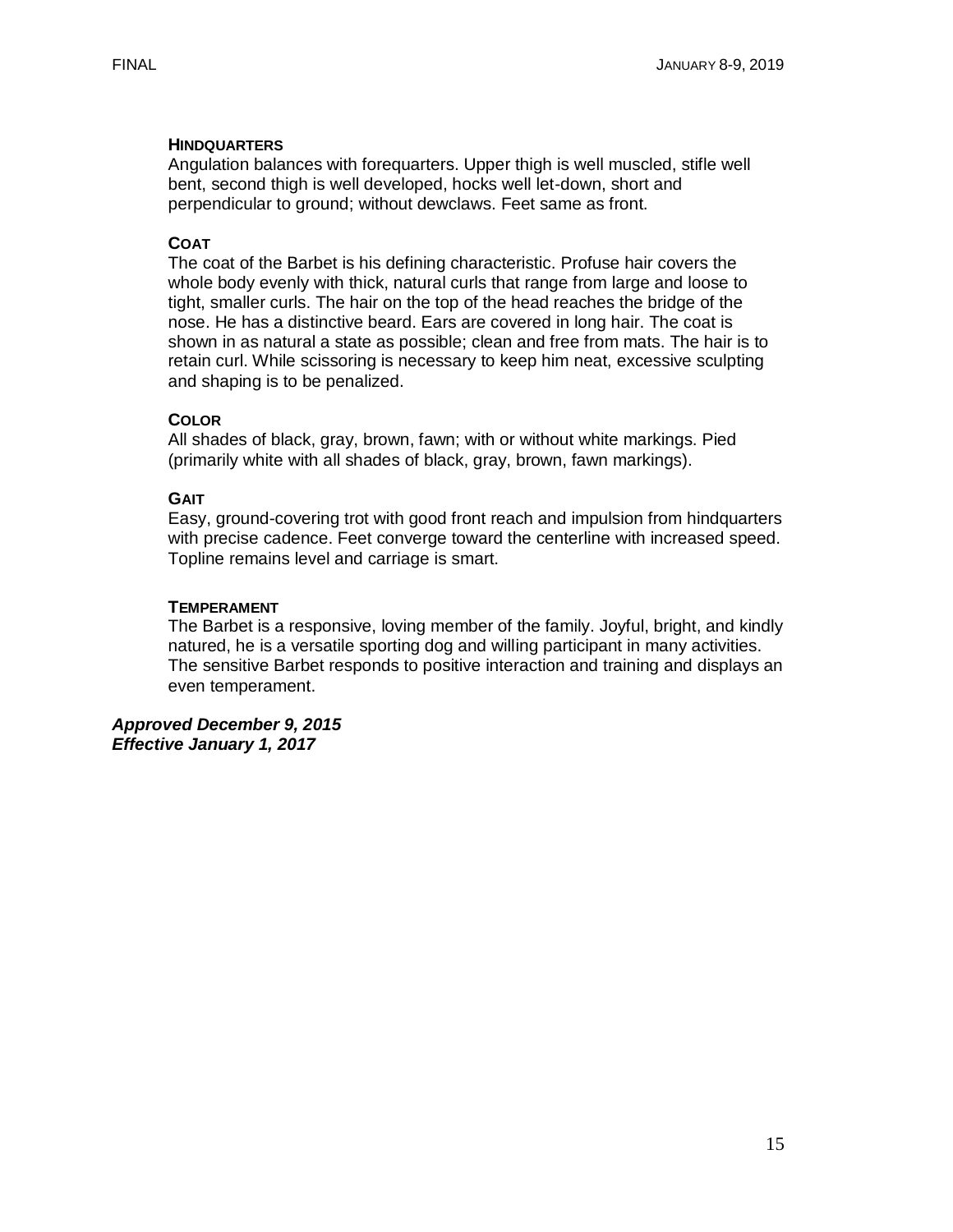## Appendix B

## **The Boykin Spaniel Breed Standard**

### **GENERAL APPEARANCE**

The Boykin Spaniel was developed in South Carolina, USA as a medium-sized sporting dog with a docked tail. The breed is built to cover all types of ground conditions with agility and reasonable speed. Size and weight were essential in development of the breed as these hunting companions needed to be lighter and smaller than their larger sporting dog cousins to fit in the portable section boats of the time period. As a result, the Boykin Spaniel came to be known as "the little brown dog that doesn't rock the boat". Being a hunting dog, he should be exhibited in hard muscled working condition. His coat should not be so excessive as to hinder his work as an active flushing spaniel but should be thick enough to protect him from heavy cover and weather. The Boykin Spaniel is primarily a working gun dog; structure and soundness are of great importance.

### **SIZE, PROPORTION, SUBSTANCE**

The Boykin Spaniel is solidly built, with moderate bone, and smooth firm muscles. The ideal *height* measured from the ground to the highest point of the shoulder blades for dogs is 15½ to 18 inches at the withers; for bitches is 14 to 16½ inches at the withers. Any variance greater than 1 inch above or below the ideal height is a major fault. The minimum height ranges shall not apply to dogs or bitches under 12 months of age. *Proportion* is slightly longer than tall, never square. However, exact proportion is not as important as the dog being wellbalanced and sound, capable of performing the breed's intended function.

### **HEAD**

The *head* must be in proportion with the size of the dog. The *expression* is alert, eager, self-confident, attractive and intelligent. *Eyes* range from yellow to amber to varying shades of brown, set well apart, medium size and almond or oval shaped, and trusting. Protruding or bulging eyes is a major fault. *Ears* are pendulous and set slightly above or even with the line of the eye; ear set is higher when alert. The leather of the ear is thin and when pulled forward should almost reach the tip of the nose. The ears hang close to the cheeks and are flat. *Skull* is fairly broad, flat on top, and slightly rounded at the sides and back. The occiput bone is inconspicuous. The stop is moderate. When viewed from the side the nasal bone and the top of the skull form two parallel lines. *Muzzle* is approximately the same length as the skull, and is approximately  $\frac{1}{2}$  the width of the skull. The distance from the tip of the nose to the occiput is about the same length as occiput to the base of the neck. The nasal bone is straight with no inclination down or of snippiness. The nose is to be fully pigmented, dark liver in color with well opened nostrils. The lips are close fitting and clean, without excess skin or flews. Scissors is the preferred *bite*, level is acceptable. Pronounced or extreme overshot or undershot bites are major faults. Broken teeth should not count against the dog.

# **NECK, TOPLINE, BODY**

*Neck* is moderately long, muscular, slightly arched at the crest and gradually blends into sloping shoulders and never concave or ewe-necked. Back - The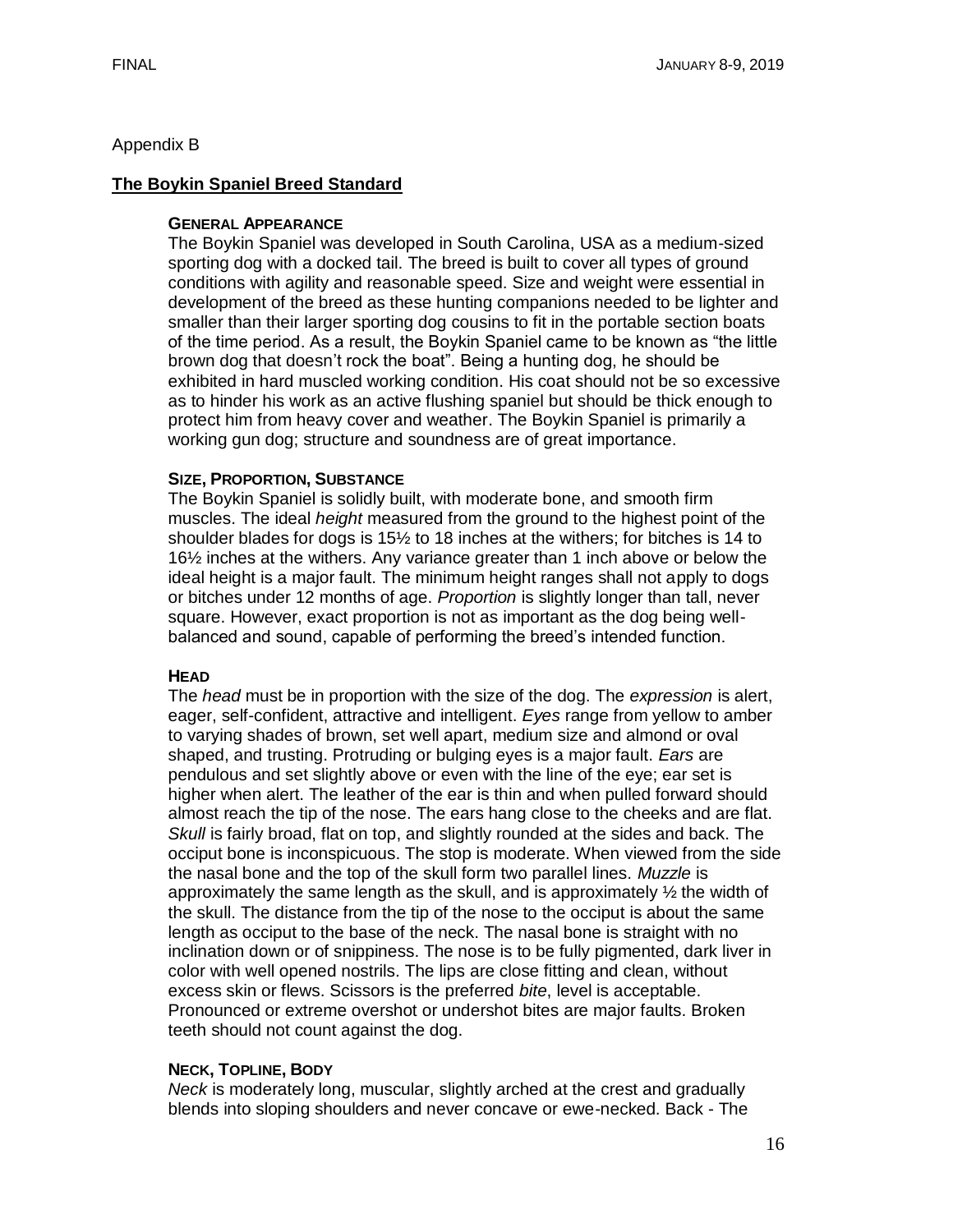*topline* is straight, strong and essentially level and should remain solid and level in movement. Loins are short, strong with a slight tuck up. His *body* is sturdily constructed but not too compact and never square. The shoulders are sloping. The brisket is well developed but not barreled, extending to the elbow and not too broad or narrow as to interfere with movement. A ⅔ to ⅓ ribs to loin ratio is preferred. The croup slopes gently to the set of the tail, and the tail-set follows the natural line of the croup. The *tail* is docked to a length of 3 to 5 inches when fully mature. The tail's carriage should be carried horizontally or slightly elevated and displays a characteristic lively, merry action,

#### **FOREQUARTERS**

particularly when the dog is on game.

The Boykin Spaniel's shoulders are sloping, clean and muscular. His legs medium in length, straight and well boned but not too short as to handicap for field work or so heavy as to appear clumsy. Pasterns are strong with no suggestion of weakness. Feet are round, compact, well-arched, of medium size with thick pads. Dewclaws should be removed. The toes closely grouped, webbed and well padded.

#### **HINDQUARTERS**

The Boykin Spaniel has well developed hips and thighs with moderate angulation at the stifle with the whole rear assembly showing strength and drive. Hindquarters are muscular and most importantly, in balance with the forequarters. Hocks well let down, pasterns relatively short, strong and parallel when viewed from the rear. Feet – see feet under forequarters.

### **COAT**

The coat can range from flat to slightly wavy to curly, with medium length. The Boykin Spaniel is typically a single coat breed but may have undercoat. Boykin Spaniels are considered a "wash and wear" dog easily going from the field to the ring. The ears, chest, legs and belly are equipped with light fringe or feathering. His coat may be trimmed, never shaved, to have a well-groomed appearance and to enhance the dog's natural lines. It is legitimate to trim about the head, throat, ears, tail and feet to give a smart, functional but natural appearance. Honorable field scars are acceptable.

#### **COLOR**

The Boykin Spaniel color is a solid liver color - a deep reddish-brown color that includes various shades of chocolate brown, from light to very dark. A small amount of white on the chest is permitted and no other white markings are allowed. Sun bleaching is acceptable.

### **GAIT**

Movement is effortless with good reach from well laidback shoulders at an angle that permits a long stride that is in balance with the rear quarters for strong driving power with no wasted movement. Viewed from the rear the hocks should drive well under the body following on a line with the forelegs neither too widely nor closely spaced. As speed increases it is natural for the legs to fall to a center line of travel. Seen from the side it should exhibit a good, long forward stride with no side winding. In gait the tail is carried level to or above the back.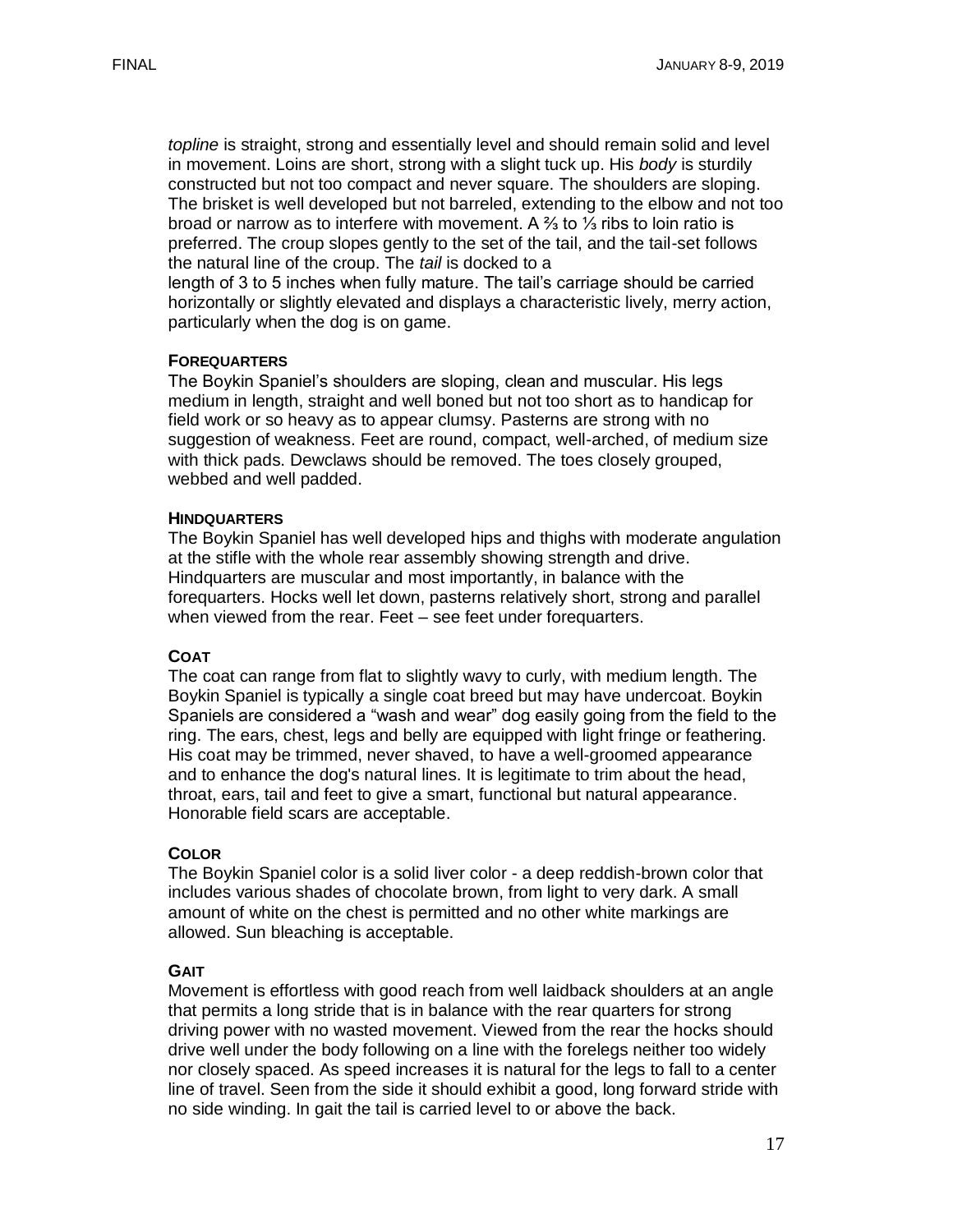## **TEMPERAMENT**

The Boykin Spaniel is friendly, a willing worker, intelligent and easy to train. The Boykin Spaniel thrives on human companionship and gets along well with other dogs and children. He shows great eagerness and energy for the hunt yet controllable in the field.

### **FAULTS**

The foregoing description is that of the ideal Boykin Spaniel. Any deviation from the above described dog must be penalized to the extent of the deviation.

*Approved January 7, 2019 Effective April 2, 2019*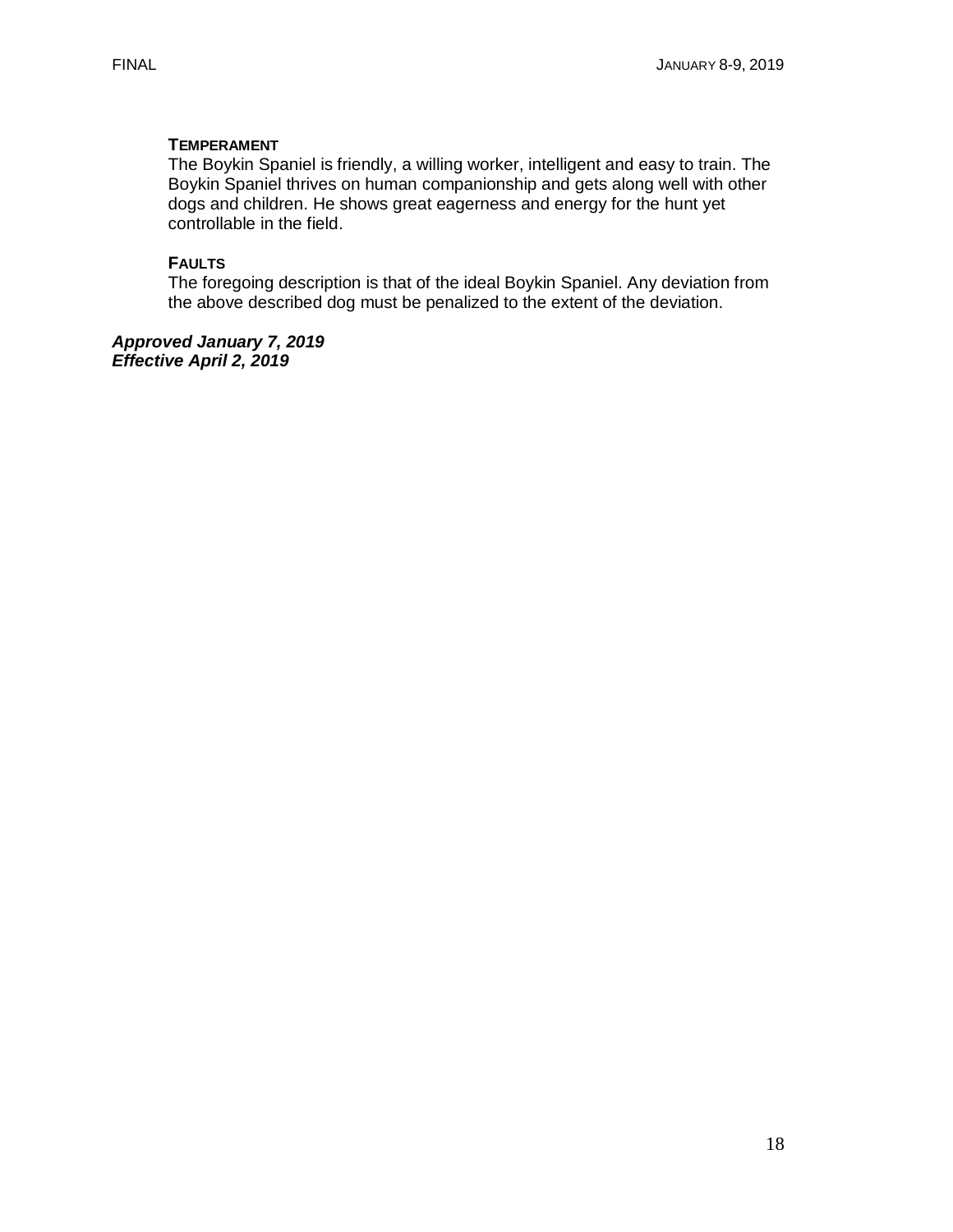# Appendix C

### **The Dogo Argentino Breed Standard**

### **GENERAL APPEARANCE**

The ideal Dogo Argentino is a study in harmony. He is large, powerful, and athletic. His strong head is supported by a thick, but elegant neck that connects to a balanced body, which is sustained by straight, substantial forelegs and very muscular, medium-angulated hindquarters. The Dogo gives the impression of explosive power and energy. Developed to find, chase and catch dangerous game the Dogo must have a good nose, great lung capacity, and a powerful, yet agile, muscular build. His expression is alert and intelligent, with a marked hardness. The Dogo is instantly identifiable by his short, completely white coat.

The Dogo Argentino's head gives him his unique stamp. The measurement from the brow bone to the tip of the nose is the same length as the measurement from the brow bone to the occiput. These proportions were designed to give the Dogo a sufficiently large mouth and powerful bite for holding prey. Great value is placed upon this equal lengths ratio of 1:1 and a large mouth.

The general appearance and overall balance of the Dogo Argentino, with utmost consideration given to type is a first priority. Special attention is then devoted to the head; followed by individual body components for correctness, and the gait thoroughly evaluated for efficiency.

#### **SIZE PROPORTION, SUBSTANCE - SIZE**

*Height and weight* - Males: 24 to 26½ inches, Bitches: 24 to 25½ inches. Ideal height: Males: 25 to 25½ inches, Females: 24½ to 25 inches. Height above or below the limits established in the standard is a disqualification. Approximate Weights: Males: 88 to 100 pounds, Bitches: 88 to 95 pounds. *Proportion* - The measurement from the brow bone to the tip of the muzzle is the same length as the measurement from the brow bone to the occiput. The withers are slightly higher than the croup. The depth of the chest represents at least 50 percent of the height at the withers. The body is slightly off square; The length of the body (measured from the point of the shoulder to the point of the buttock) may exceed the height at the withers by no more than 10 percent. *Substance* - Substantiallyboned and muscular, with a large and powerful head. Females are slightly smaller than males and look feminine, but without weakening substance or structure. Lack of bone and muscle development is to be severely penalized.

### **HEAD**

*Head* - Powerful and balanced. The ratio of cranial length is equal to cranial width. The length from the brow bone to the tip of the nose is the same length as the distance from the brow bone to the occiput.

*Skull* - Solid and convex, both length and widthwise, due to the relief created by the insertion of the powerful biting and nape muscles. The occiput is covered by the nape. The cheeks and masseter muscles are large, well defined, and covered with tight skin. The stop is slightly defined, as a transition from the convex skull to the slightly concave foreface. When viewed in profile, the stop appears more defined due to the prominence of the supraorbital ridges (brow).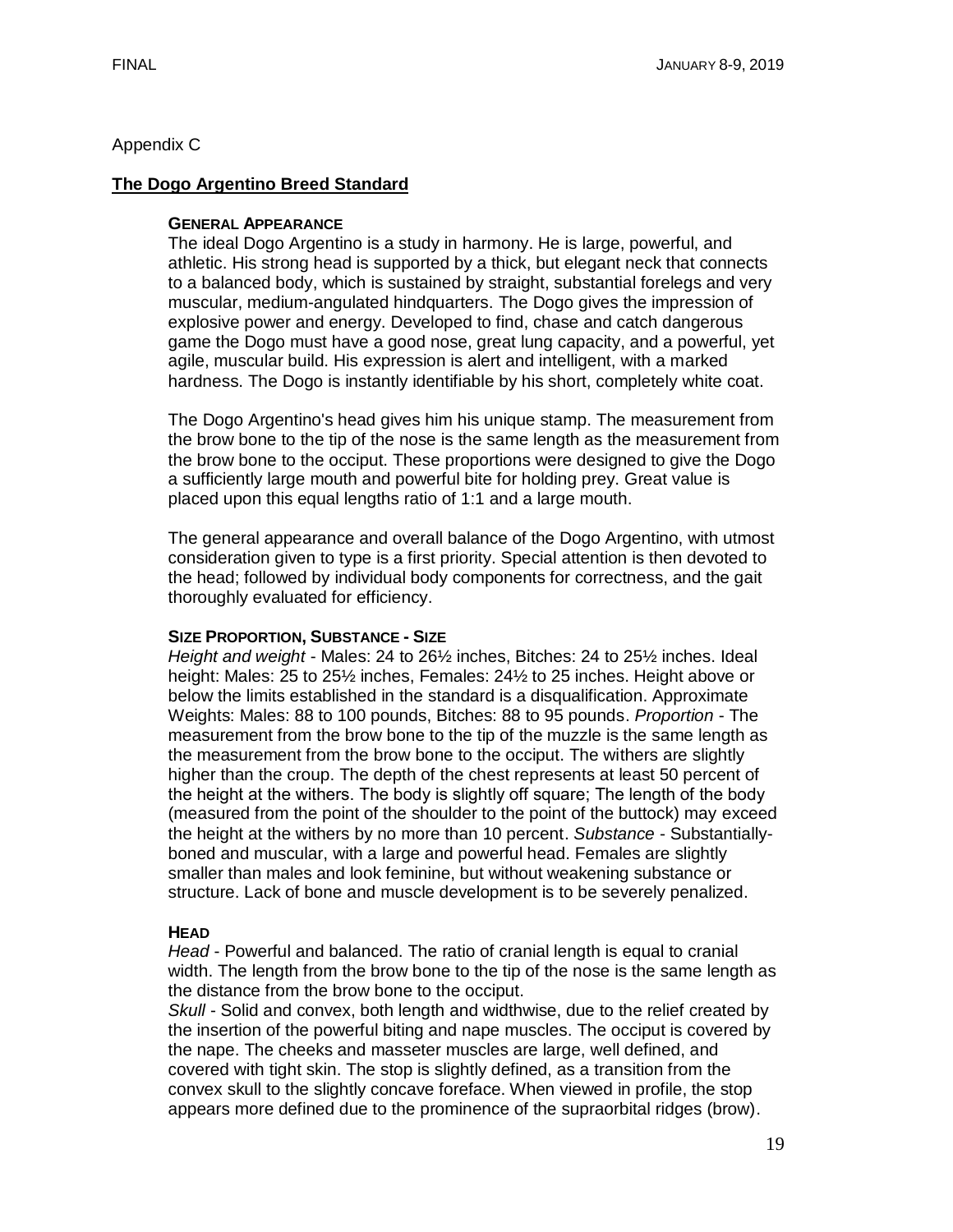*Expression* - Alert and intelligent, with a marked hardness. *Eyes* - Medium size, almond shaped, dark or hazelnut in color, protected by thick eyelids with black or flesh-colored rims (black preferred). Sub-frontal position, set wide apart. Blue eye(s) or any blue in the eyes is a disqualification. *Ears* - Set at the highest points of the sides of the skull. Customarily, the ears are cropped, erect or semierect, and triangular in shape. Length does not exceed 50 percent of the front edge of the auricle of the ear. Without being cropped, they are of medium length, broad, thick, flat and rounded at the tip. Covered with smooth hair which is slightly shorter than on the rest of the body; they can have small dark spots, not to be penalized. In uncropped position they hang down covering the back of the cheeks. When the dog is alert they may be carried semi-erect. *Muzzle and Nose*  - The muzzle is strong, a bit longer than deep, well developed in width, with the sides slightly converging. The top of the muzzle is slightly concave when viewed in profile. The nose is completely black and has large nostrils. Noses that are only partially pigmented in adult specimens are to be severely penalized. Noses other than black are a disqualification. *Bite* and Jaw Structure - The jaw bones are well-developed, strong, and fit together correctly, not being over or undershot. The power of the Dogo's bite comes from the angulation on the bottom jaw. Scissor bite is preferred, but pincer bite is acceptable. Full dentition is recommended. Teeth should be healthy and large. Broken teeth are not to be penalized on hunting dogs. Overshot or undershot dogs are to be disqualified. Lips - The lips are very tight fitting (black pigment is preferred); never pendulous. Very short lips are preferred so that when the dog is holding prey in his mouth, he can still breathe through the commisure at the back corner of his mouth. Disqualification - The top lip extending below the bottom jaw.

### **NECK, TOPLINE, BODY**

*Neck* - Thick, strong, and arched, yet elegant. The skin is very thick and wrinkled, without forming excessive dewlap. The elasticity of the skin is due to the cellular tissue being very lax. Back and *Topline* - The withers are pronounced. The back is strong, with well-defined muscles. The muscular topline is highest at the withers and slopes slightly to the croup. A longitudinal groove, created by the relief of the dorsal muscles, runs along the dog's spine. Seen from the side the topline should not have any depression. *Body* - Slightly off square. The length of the body (measured from the point of the shoulder to point of the buttock) may exceed the height at the withers by 10 percent. The chest is broad and deep, giving the impression of large lungs. The thorax is deep, and when viewed from the front and in profile it extends below the elbows. The loins are short and muscular. The underline is well muscled, with only a slight to moderate tuck-up of the abdomen. The croup is muscular and broad. The *tail* is medium set, appearing as a continuation of the spine. It is thick at the base, straight and tapers like a saber to the hock joint. At rest it hangs down naturally, in action or when trotting it is raised approximately 45 degrees to the topline and is amply curved in an arc. Curled tails are to be penalized. The hair on the tail is short.

#### **FOREQUARTERS**

Legs are straight, and vertical. Shoulders are laid back, with great muscular development, yet are not exaggerated. The upper arm is the same length as the shoulder; well inclined. Elbows are placed naturally against the chest wall.